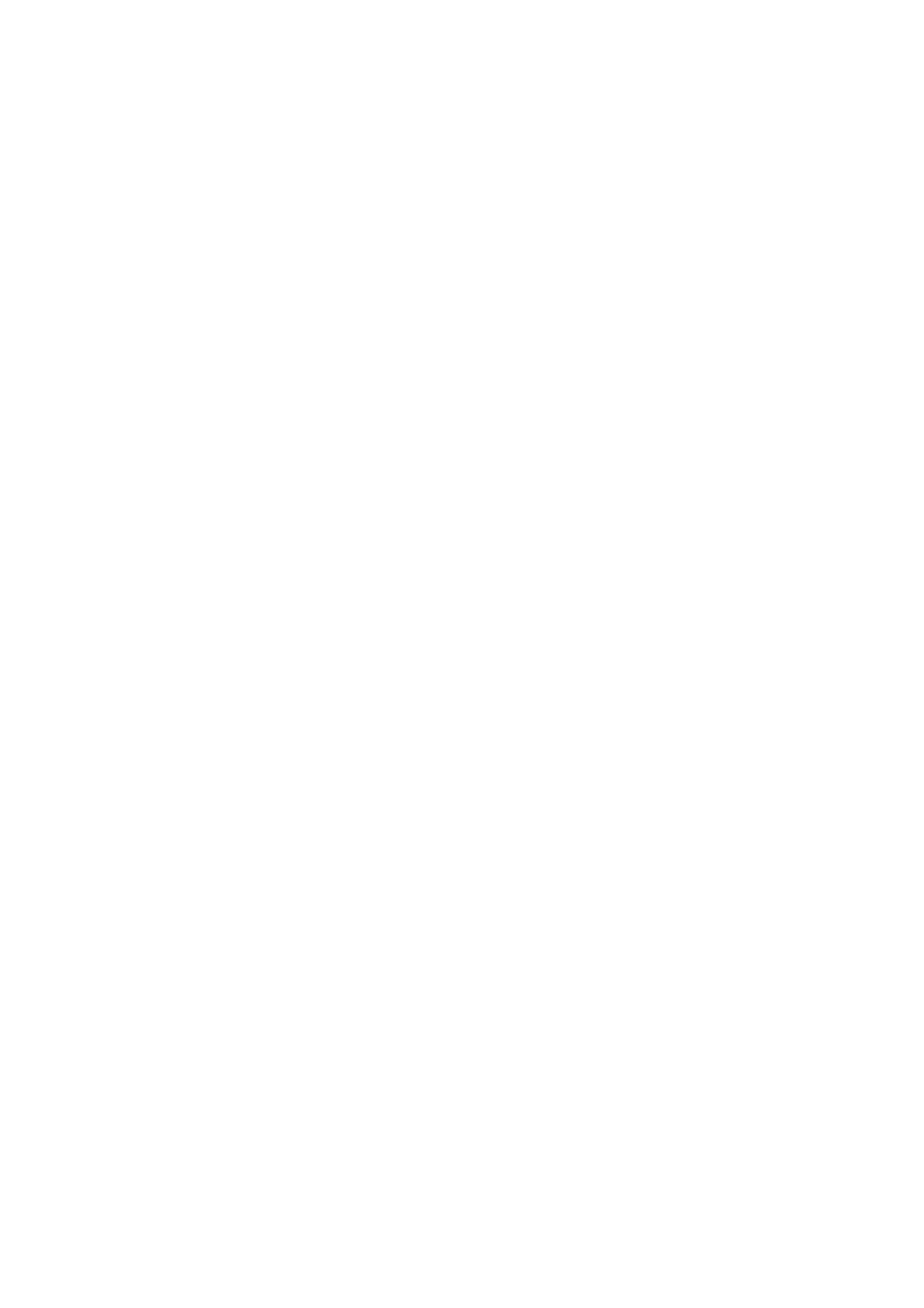

### **DRAFT ADOPTION (AMENDMENT No. 7) (JERSEY) LAW 201-**

### **European Convention on Human Rights**

In accordance with the provisions of Article 16 of the Human Rights (Jersey) Law 2000, the Minister for Health and Social Services has made the following statement –

In the view of the Minister for Health and Social Services, the provisions of the Draft Adoption (Amendment No. 7) (Jersey) Law 201- are compatible with the Convention Rights.

Signed: **Senator A.K.F. Green, M.B.E.** 

*Minister for Health and Social Services* 

Dated: 11th May 2015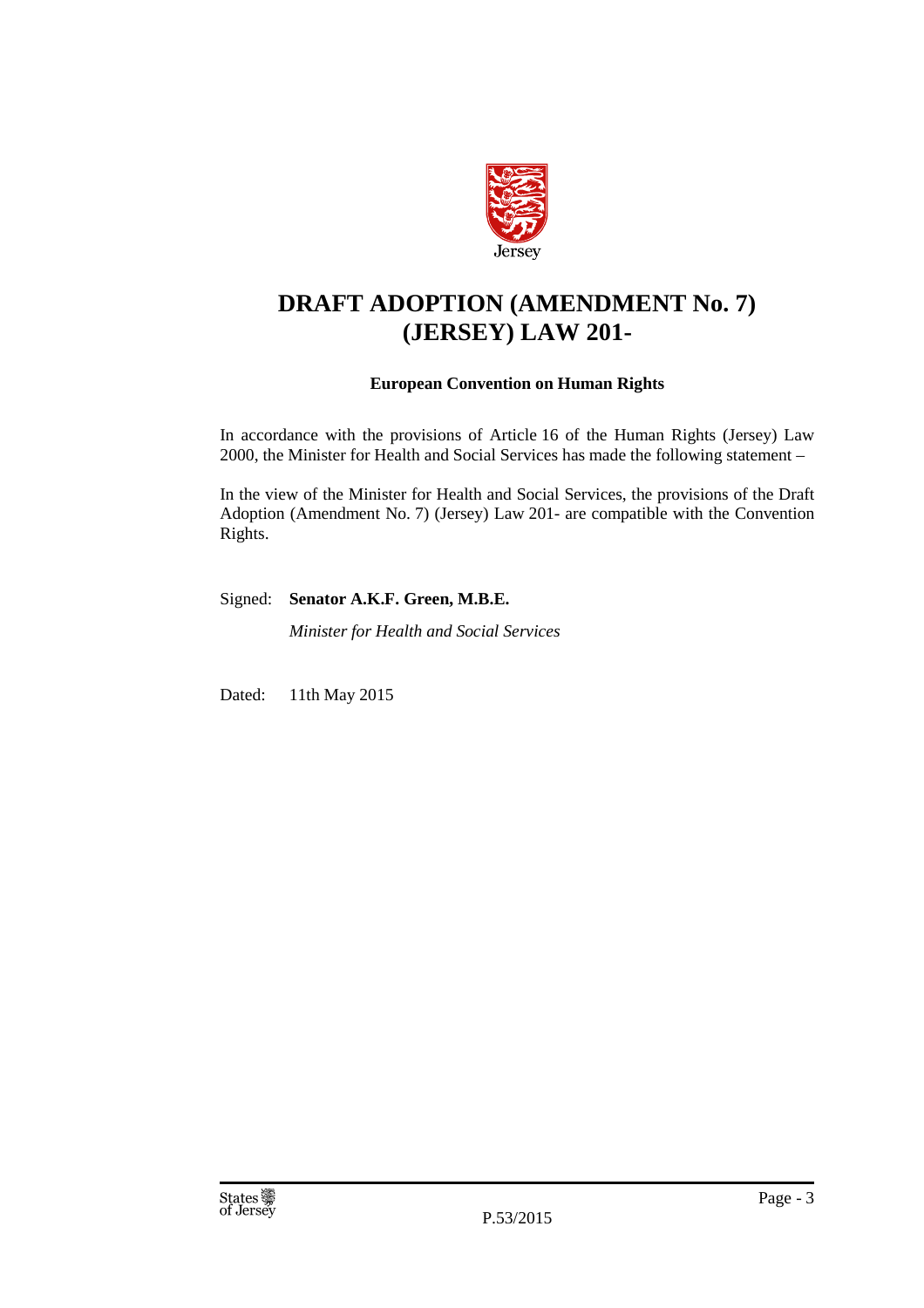### **REPORT**

### **Introduction**

The purpose of the Draft Adoption (Amendment No. 7) (Jersey) Law 201- (the "**Amendment Law**") is to amend the Adoption (Jersey) Law 1961 (the "**1961 Law**") in order to –

- 1. Enhance Jersey's regulation of domestic adoption arrangements so as to enable the extension to Jersey of the 2008 European Convention on the Adoption of Children (the "**2008 Convention**"),
- 2. To ensure continuing compliance with the European Convention on Human Rights ("**ECHR**") in certain adoption aspects, and
- 3. Generally, to modernise certain language contained in the 1961 Law.

### **Background**

A key feature of the Amendment Law are provisions which will introduce changes to the 1961 Law required so that the 2008 Convention may be extended to Jersey. The 2008 Convention was prepared by the Council of Europe to replace the 1967 European Convention on the Adoption of Children (the "**1967 Convention**"). Both the 1967 Convention and the 2008 Convention are primarily concerned with setting standards with regard to domestic arrangements for adoption in member States of the Council of Europe, and the 2008 Convention reflects certain changes that have occurred in adoption practice in the intervening period.

The United Kingdom was an original signatory to the 1967 Convention, which was extended to Jersey in 1977. That Convention does not permit joint adoption by samesex couples and, owing to the coming into force of the Civil Partnerships (Jersey) Law 2012 together with changing attitudes towards same-sex adoption, it is now appropriate for Jersey to follow the United Kingdom and the Isle of Man in renouncing the 1967 Convention. That renunciation will make Jersey's compliance with the 2008 Convention all the more important.

The United Kingdom was an original signatory to the 2008 Convention, however it is yet to ratify that Convention. In anticipation of that eventuality and the subsequent extension of the Convention to Jersey, a review of the 1961 Law concluded that Jersey's domestic adoption arrangements would, for the most part, be compatible with the 2008 Convention. However, to enable Jersey to fully comply with the 2008 Convention and to have the United Kingdom's eventual ratification extended to it, some amendments to the 1961 Law would be required. These amendments would modernise adoption practice in Jersey and, in any event, are desirable from a policy perspective regardless of whether the 2008 Convention is ratified and extended to Jersey in due course.

### **What does the draft Law do?**

The Amendment Law is primary legislation which sets out amendments to the 1961 Law. Those amendments, together with their rationale and practical effect, are detailed below.

### *Child's welfare to be the paramount consideration*

The 1961 Law will be amended so as to ensure that in reaching decisions concerning adoption matters, the welfare of the child must be the paramount consideration of the Court, the Minister and the Adoption Service.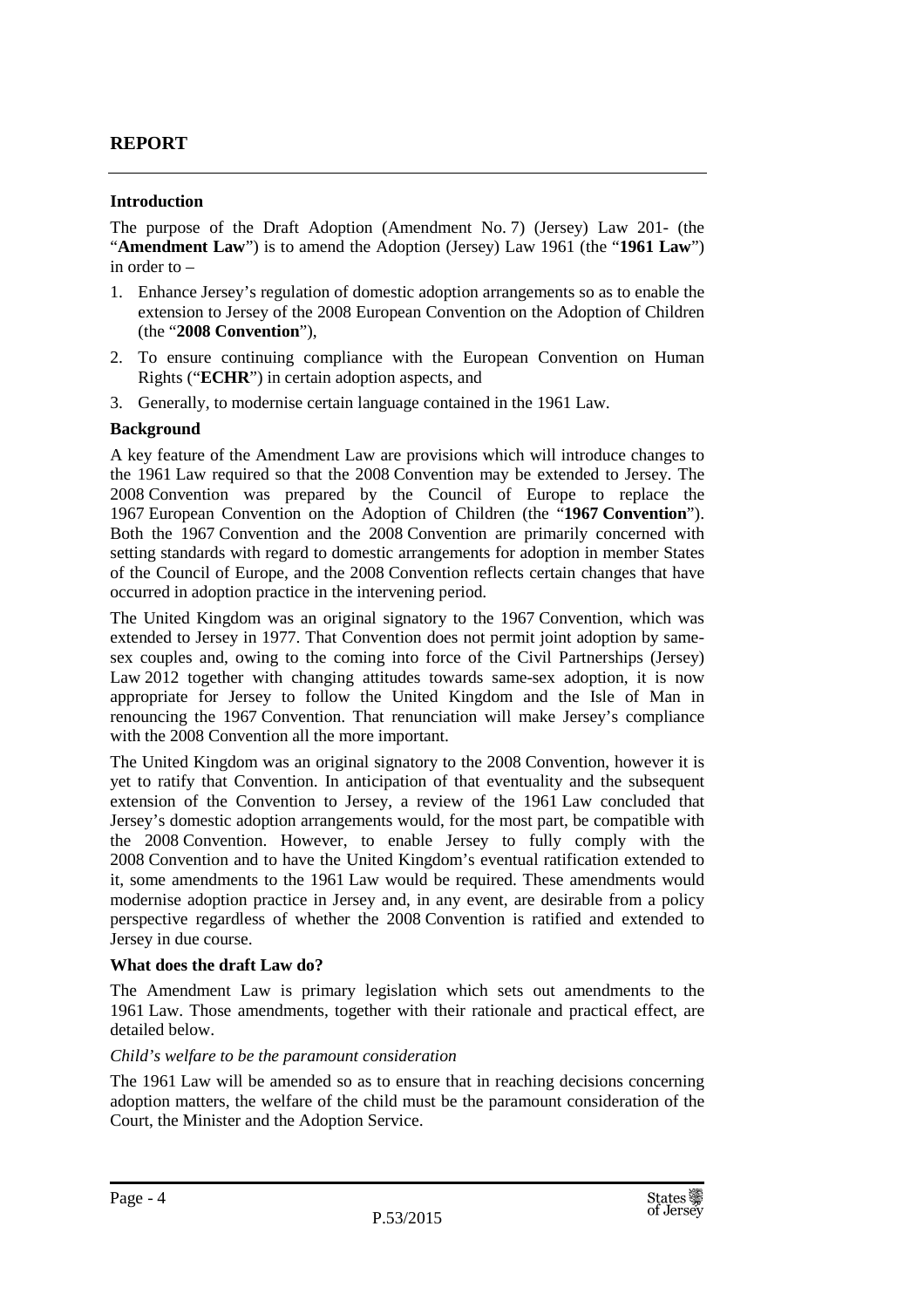The rationale for making this amendment is not in itself aimed at ensuring compatibility with the 2008 Convention. Presently, the 1961 Law provides that promoting the welfare of the child must be the '*first consideration*', and that requirement is thought to be compatible with the best interest assessment principles contained in the 2008 Convention.

Rather, the rationale for making this amendment is to ensure that the 1961 Law is made consistent with the Children (Jersey) Law 2002 (the "**Children Law**"), and overarching principles in the UN Convention on the Rights of the Child, which specifically require the welfare of the child to be the '*paramount consideration*' in, respectively, decisions about a child's upbringing and adoption. The distinction between the '*first consideration*' and '*paramount consideration*' standards which currently exist in the Jersey legislation has the potential to cause confusion in the application of the 1961 Law, and may be problematic in adoption proceedings. The problems inherent in applying these different standards have also been reflected in case law in the English Courts<sup>1</sup>. The present amendment will address that difficulty by ensuring legislative consistency here.

#### *Requirement for the child's agreement to an adoption order*

The 1961 Law will be amended so that a child aged 14 or over must give his or her agreement to the granting of an adoption order.

The need for the express and freely given consent of the child to their adoption is a specific requirement under the 2008 Convention. Presently, the 1961 Law does make provision for giving a degree of consideration to the wishes of a child, for example requiring the Court to have regard to the interests of the infant, and requiring that the wishes of the infant be ascertained and given due consideration having regard to their age and understanding.

There is no provision in the 1961 Law which requires that formal consent be given by a child but, in practice, it is difficult to conceive of any circumstances in which the Adoption Service or Court would support or approve an application for adoption contrary to a child's objections. While that may be the case, the 2008 Convention is explicit in requiring express consent from a child, and the Amendment Law will address that requirement. The Amendment Law will also provide that a child is considered to have sufficient understanding to give his or her agreement to an adoption if that child is aged 14 or over. That age is specified in the 2008 Convention and is considered by the Adoption Service to be appropriate to introduce into the 1961 Law, but that age may be amended by Order.

### *Joint adoption by unmarried couples*

The 1961 Law will be amended so as to permit joint adoption by unmarried couples, whether those couples are heterosexual or same-sex.

Currently, the 1961 Law provides for adoption by one person, jointly by 2 spouses, or by both partners of a civil partnership domiciled in the British Islands. The 1961 Law does not enable *unmarried* heterosexual or same-sex couples to adopt a child together. Those who wish to do so would be required to have one partner adopt a child, and his or her partner would be required to seek a residence order under the Children Law with respect to the adopted child.

The rationale for the amendment to the 1961 Law here is not based on a need to comply with the 2008 Convention. The position under the 2008 Convention, and

<sup>&</sup>lt;sup>1</sup> See judgment of Lord Simon in *Re D (a minor) (adoption: injunction)* [1991] Fam 137 and judgment of Lord MacDermott in *J v C* [1970] AC 668 (at 710).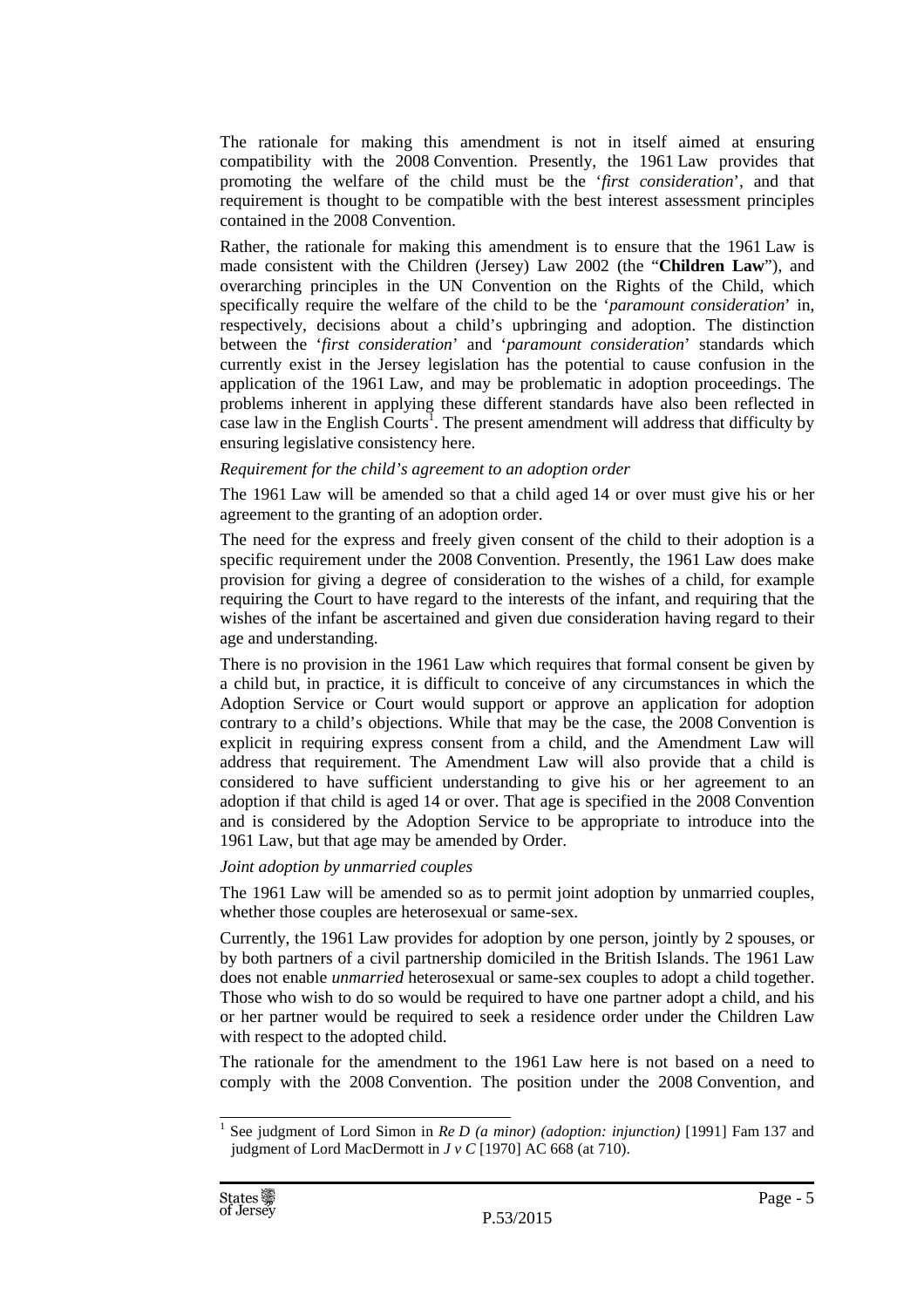supporting ECHR case  $\text{law}^2$ , is that States should be permitted to decide whether to afford the right to joint or second parent adoption to unmarried couples. The only proviso would appear to be that if the right *is* given to unmarried couples, it must be given to *both* heterosexual and same sex couples.

The amendment to the 1961 Law to permit joint adoption by unmarried couples is required in order to address a potential conflict with non-discrimination principles in the ECHR. An absolute bar on joint adoptions by unmarried couples has been found by the House of Lords<sup>3</sup> to infringe Article 14 of the ECHR, the anti-discrimination provision of the ECHR. Such a bar prevents joint adoptions from occurring even when that arrangement is in the best interests of the child, and arguably that position cannot be justified as a rational or proportionate interference with rights afforded by the ECHR.

That is not to say that as a matter of practice married couples and civil partners might not be preferred as joint adopters over unmarried couples. However, if in all the circumstances of a particular case, it is in the best interests of a child that they should be adopted jointly by an unmarried couple, then as the child's interests should be the paramount consideration, it should be possible for the courts to grant a joint adoption in favour of an unmarried couple.

Therefore, the existence of a bar to unmarried couples adopting jointly potentially leaves the 1961 Law open to challenge on human rights grounds. Amending the 1961 Law to permit joint adoptions by unmarried couples would bring Jersey into line with the current position in England and Wales and, generally, addresses a restriction in the 1961 Law which the Children's Service considers to be outdated and inappropriate.

### *Requirement for the agreement of a spouse or civil partner to an adoption order*

The 1961 Law will be amended so that, where an individual makes an application to the Court for an order authorising the adoption of a child, the Court must be satisfied that the agreement of that applicant's spouse or civil partner to the adoption order has been given freely and in writing.

The need for such express agreement is a requirement of the 2008 Convention. While current Adoption Service practice would seek to capture the interests of the applicant's spouse or civil partner (e.g. through inclusion in assessments and the requirement of consent in adoption forms), compliance with the 2008 Convention necessitates codification in the 1961 Law of a formal requirement for that agreement. The requirement to obtain agreement here can be dispensed with on the satisfaction of specified grounds (for example, if the welfare of the child, as the paramount consideration, justifies the making of the order without agreement).

### *Removal of mandatory requirement for interview with a counsellor*

The 1961 Law will be amended so as to remove a mandatory requirement for an interview with a counsellor before an adopted person can receive information from the Superintendent Registrar necessary in order to obtain a certified copy of the record of his or her birth. Such information might include the date and place of the adoption order, name at birth and the name of birth mother, for example.

Presently, the 1961 Law permits the Superintendent Registrar to disclose this information to a person aged 18 or older but only where that person has attended an interview with a counsellor. The rationale behind the existing requirement in the

<sup>2</sup> See, for example, *X and others v Austria* (Application No. 19010/07); *Gas and Dubois v* 

*France* (Application No. 25951/07 – judgment of 15th March 2012).

<sup>3</sup> *P v Others* 2008 UKHL 38.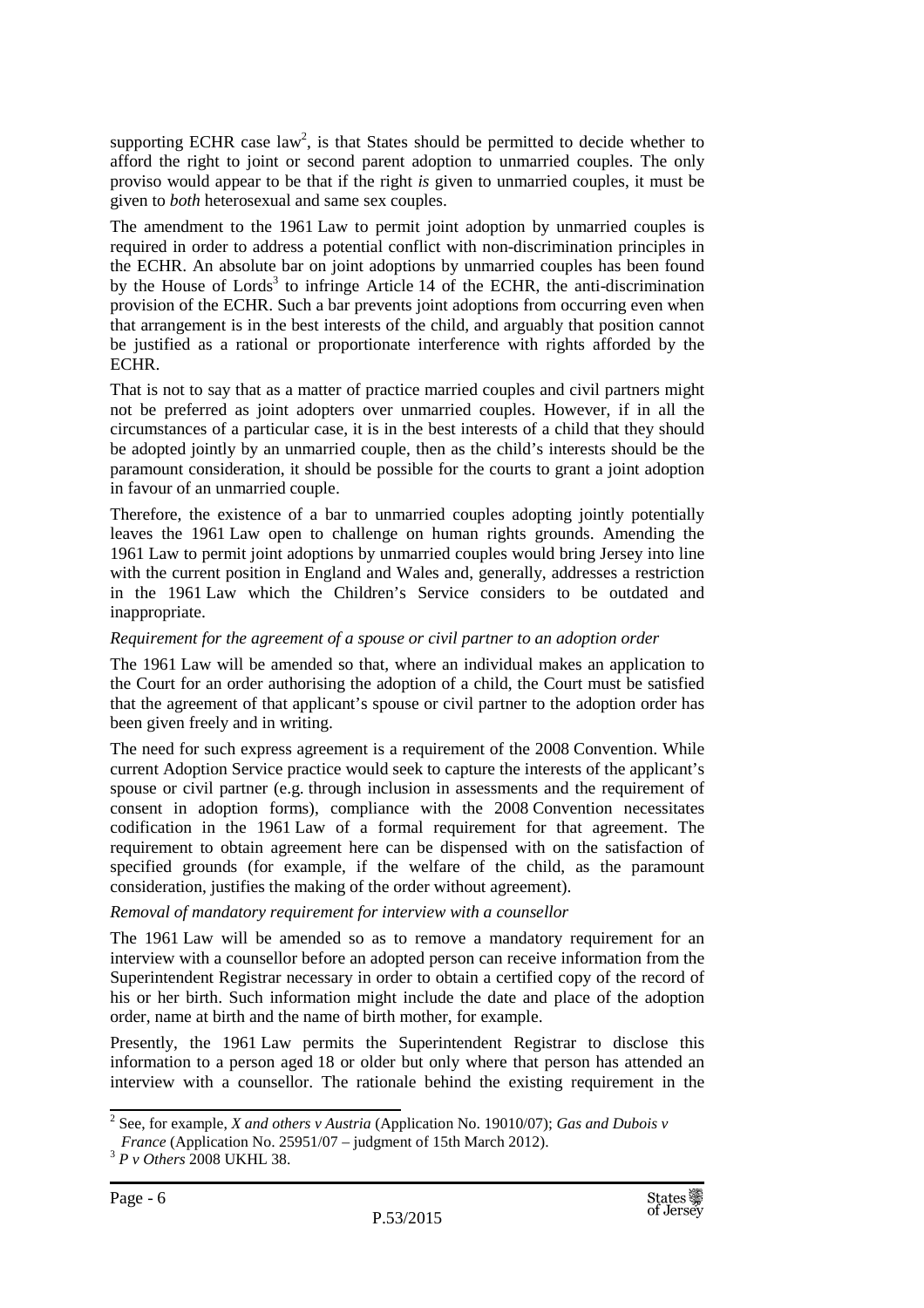1961 Law for a mandatory interview is that the disclosure of sensitive adoption related information has the potential to be distressing. In many older adoption cases, information about the adopted person's family of origin will have been withheld from the family into which the person is adopted meaning that the adopted person might be less well informed as to what they might discover about their origins. Therefore, it was considered necessary in all cases for counselling services to be involved. In practice the counselling services will often be provided by social workers who specialise in adoption, and the Superintendent Registrar could not be expected to provide these services themselves.

In recent times, the practice followed by the Adoption Service in Jersey concerning adoption arrangements and the handling of related information has developed considerably. From January 2007 onwards, the Adoption Service has incorporated use of the British Adoption and Fostering Association's 'Child Permanence Report' ('**CPR**') into its adoption planning processes. A CPR (which is prepared by a social worker) is a comprehensive report about a child for whom adoption is considered and is essential to planning adoption placements. Amongst other things, that report will contain information on proposed or suggested arrangements for contact with the birth family or other significant persons. Use of the CPR signified a major change in adoption practice, enhancing both the best interest assessment before the adoption and permanence panel and the child/parent matching process. One practical result of this process is that adopted persons are likely to be much better informed as to the circumstances of their family of origin and those that led to their adoption.

As a result of this development in adoption practice in Jersey and, specifically, the introduction of the CPR, it was no longer felt necessary to continue to require a mandatory interview with a counsellor before adoption-related information could be received. Accordingly, the draft Law removes the mandatory requirement in relation to those persons adopted after 1st January 2007 (the date from which the Adoption Service began using CPR procedures), although counselling services must still be provided if requested by the applicant. The relaxation of the mandatory requirement for counselling reflects a similar approach taken in England and Wales.

### *Introduction of framework for the disclosure of restricted information*

The Amendment Law will introduce into the 1961 Law a framework for the disclosure of information held on the Adoption Service's files that may, among other things, enable an adopted person to find out information about their origins.

The 1961 Law contains provisions which enable a person to access their birth records. The 1961 Law also makes provision for an adoption contact register which facilitates contact between an adopted person and their family of origin where both parties agree to be contacted. However, the need for a specific framework for the disclosure of information concerning adoption is a requirement under the 2008 Convention. Moreover, the 1961 Law is not considered sufficient to comply with Jersey's obligations under Article 8 of the ECHR. There is currently no provision in the 1961 Law to permit an adopted person to access information held by the Adoption Service concerning his or her origins, or to enable the potentially competing interests of an adopted person and their family origin in that information to be balanced.

The Amendment Law will address these issues by introducing to the 1961 Law a number of provisions aimed at structuring the access to information concerning adoption and how its disclosure by the Adoption Service is to be managed. The disclosure of restricted information by the Adoption Service will be prohibited unless that disclosure is handled in accordance with specific disclosure provisions and contravention of that prohibition will be a criminal offence.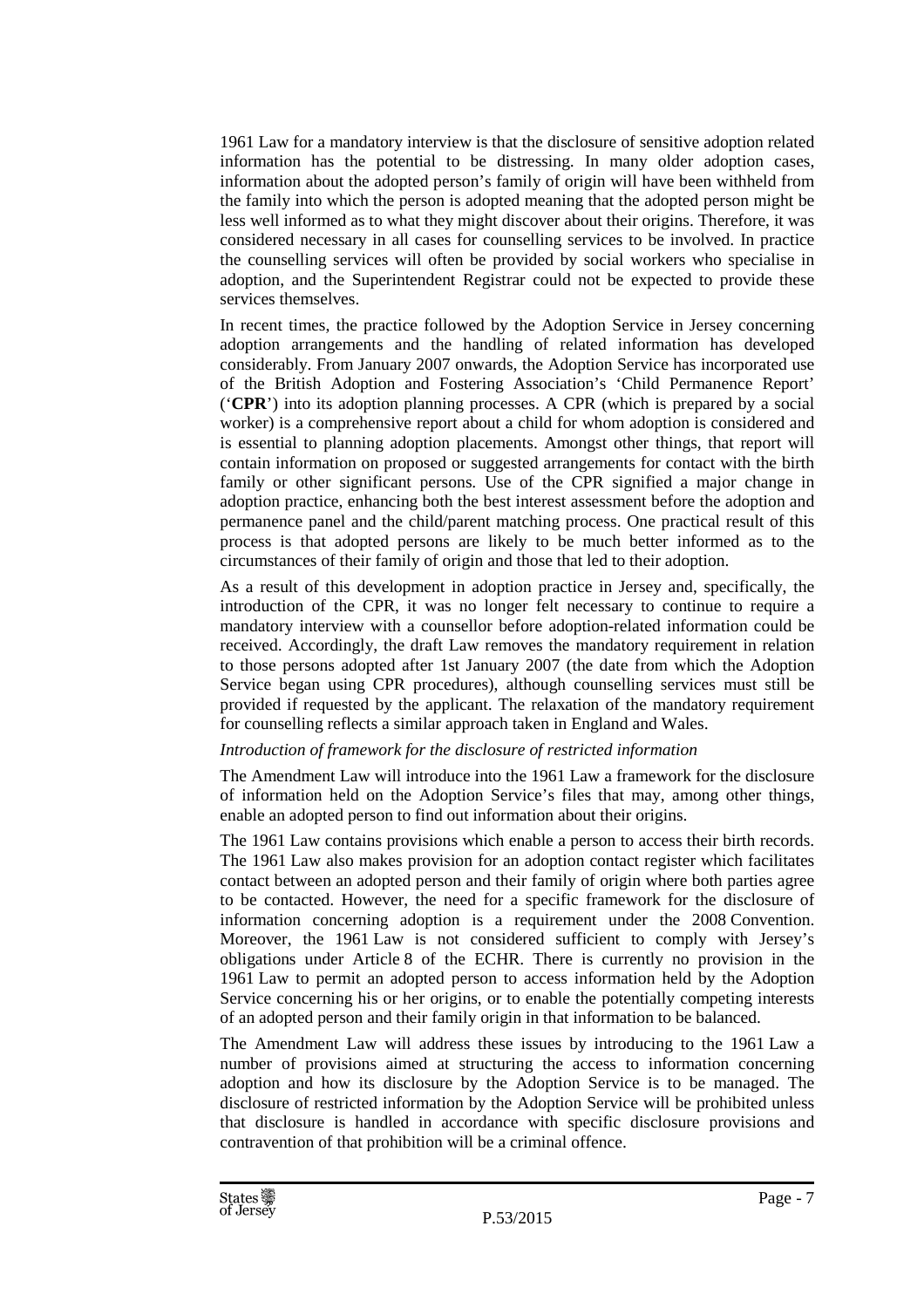These provisions of the draft Law will apply to restricted information kept by the Adoption Service. 'Restricted information' will include information relating to an adopted person or any other person which is, or includes, identifying information, and also information in relation to an entry in the Adoption Children Register or information that would enable an adopted person to obtain a certified copy of the record of his or her birth. This information might include, for example, the applicant's birth place or the family name of his or her birth parents.

The Amendment Law will set out the procedure to be followed where a person makes a request to the Adoption Service for disclosure to him or her of restricted information concerning an adult, whether that information concerns the applicant or another person. An application for information can be made by any person and might include, for example, an adopted person wishing to find out information about his or her siblings, or someone seeking information because they believe they are related to an adopted person.

The Amendment Law will also detail the procedure to be followed where the information in question concerns a person who is a child at the date on which the application is made. Again, for example, this might concern an older sibling seeking information about an adopted child. Currently, the Adoption Service receives on average 30 requests for such information per year and the introduction of these provisions will bring clarity and structure to this aspect of their work. The disclosure provisions will set out the factors which the Adoption Service must consider in determining whether to make a disclosure in each case. That determination will include a need to have regard to the welfare of the adopted person and seeking the subject's views as to the proposed disclosure. Where the disclosure concerns a child, the welfare of any child concerned must be the paramount consideration of the Adoption Service.

The 1961 Law will also be amended to include a provision enabling an adopted person to make an application to the Court for copies of any documents relating to his or her adoption. It is envisaged that this provision will be utilised by adopted people when limited information is held by the adoption agency and are therefore likely to be seeking all the information held in official records.

### **Financial and manpower implications**

There are no financial or manpower implications for the States arising from the adoption of the Amendment Law.

The introduction by the Amendment Law of a framework for the disclosure of restricted information concerning an adopted person may lead to an increased interest in obtaining such information, with a resulting increased demand on the Adoption Service to deal with information requests. Current resources within the Adoption Service are sufficient to handle any such increased demand.

### **Human Rights**

The notes on the human rights aspects of the draft Law in the Appendix have been prepared by the Law Officers' Department and are included for the information of States Members. They are not, and should not be taken as, legal advice.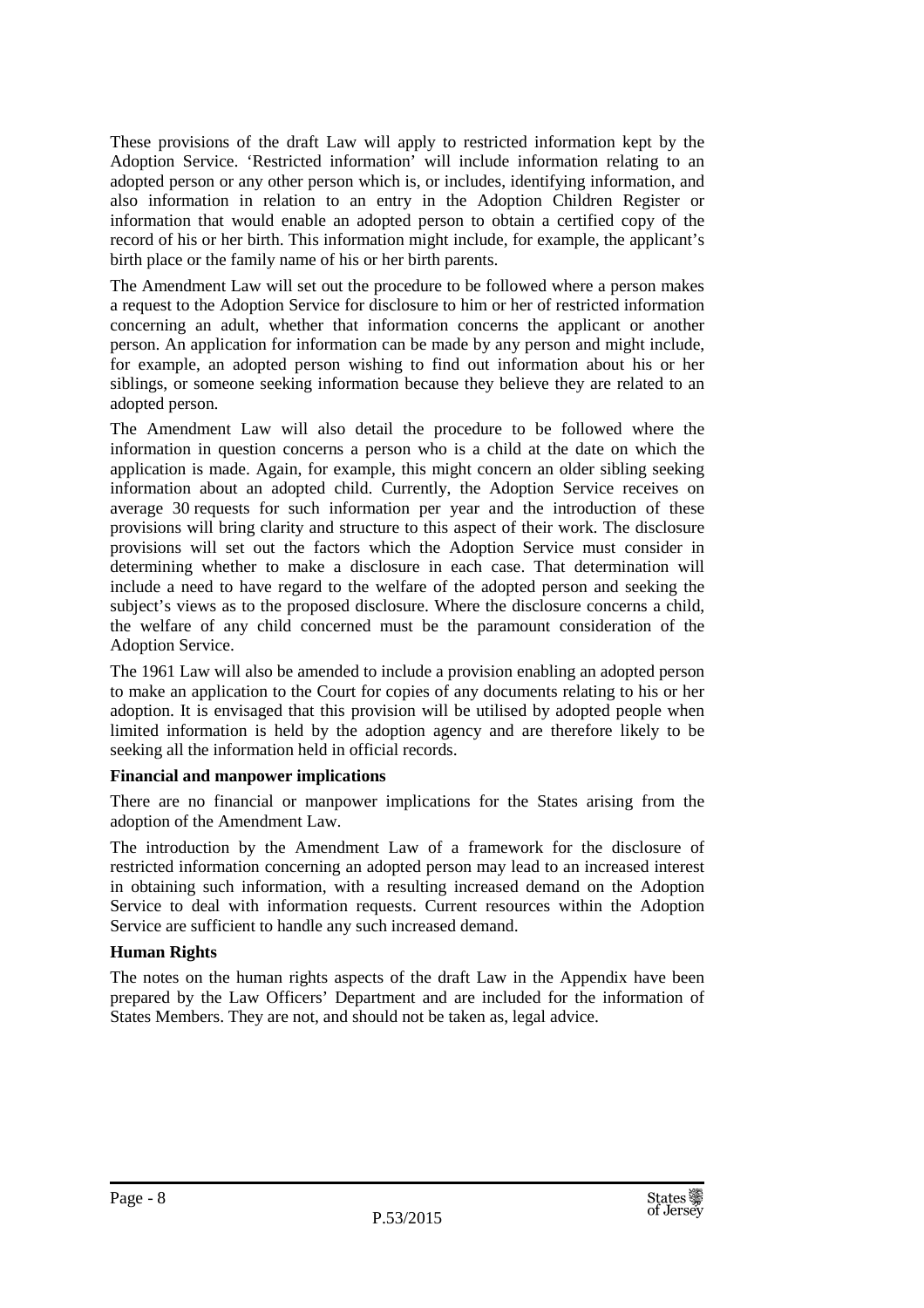### **APPENDIX TO REPORT**

### **Human Rights Note on the Draft Adoption (Amendment No. 7) (Jersey) Law 201-**

These Notes have been prepared in respect of the Draft Adoption (Amendment No. 7) (Jersey) Law 201- (the "**draft Law**") by the Law Officers' Department. They summarise the principal human rights issues arising from the contents of the draft Law and explain why, in the Law Officers' opinion, the draft Law is compatible with the European Convention on Human Rights ("**ECHR**").

### **These notes are included for the information of States Members. They are not, and should not be taken as, legal advice.**

The draft Law will amend the Adoption (Jersey) Law 1961 (the "**1961 Law**") in order to ensure continuing compliance in Jersey with the ECHR and to enhance Jersey's domestic adoption arrangements in line with the 2008 European Convention on the Adoption of Children (the "**2008 Convention**"). Amongst other things, the draft Law will amend provisions in, or insert provisions to, the 1961 Law: (i) to confer joint adoption rights on unmarried same sex and heterosexual couples; and (ii) to permit the disclosure of restricted information concerning an adoption.

Article 8 ECHR is engaged by the draft Law in respect of the provisions contained in new Part 4A to be inserted into the 1961 Law (contained in Article 7 of the draft Law), dealing with the restricted disclosure of information relating to adoption. Amongst other things, Article 8 ECHR protects family relationships and matters essential to those relationships. The right to respect for family life extends to adoption matters and, specifically, to accessing information regarding parentage.

Currently, there is no provision in the 1961 Law that would permit an adopted person to access information held by the Adoption Service concerning his or her origins, or to enable the potentially competing interests of an adopted person and their family of origin in that information to be balanced. The European Court of Human Rights ("**ECtHR**") has held that a child has, in accordance with Article 8 ECHR, the right to know their identity. In particular, in Gaskin v  $UK<sup>4</sup>$ , the ECtHR stated that the guiding principle governing access to information about one's origin is that everyone should be able to "establish details of their identity as individual human beings" and that where a person was in the care of the State that may include the need to disclose information about a child's origins that others who supplied that information may not wish to see disclosed. However, the ECtHR has also recognised that the birth parents of an adopted child have Article 8 ECHR rights to the protection of information about them, especially where they have decided to remain anonymous and that there should be a legal process for balancing these competing interests.

New Part 4A (Article 7 of the draft Law) addresses these issues by providing a framework for the Adoption Service's assessment and balancing of the competing disclosure rights of adopted persons, the family of origin and other interested parties. The provisions in new Part 4A set out a legal process for that balancing exercise which consists of, amongst other things, identifying what constitutes restricted information (Article 32A) and procedural provisions for the disclosure of restricted information concerning adopted adults and children (Articles 32C and 32D).

<sup>4</sup> (1989) 12 EHRR 36.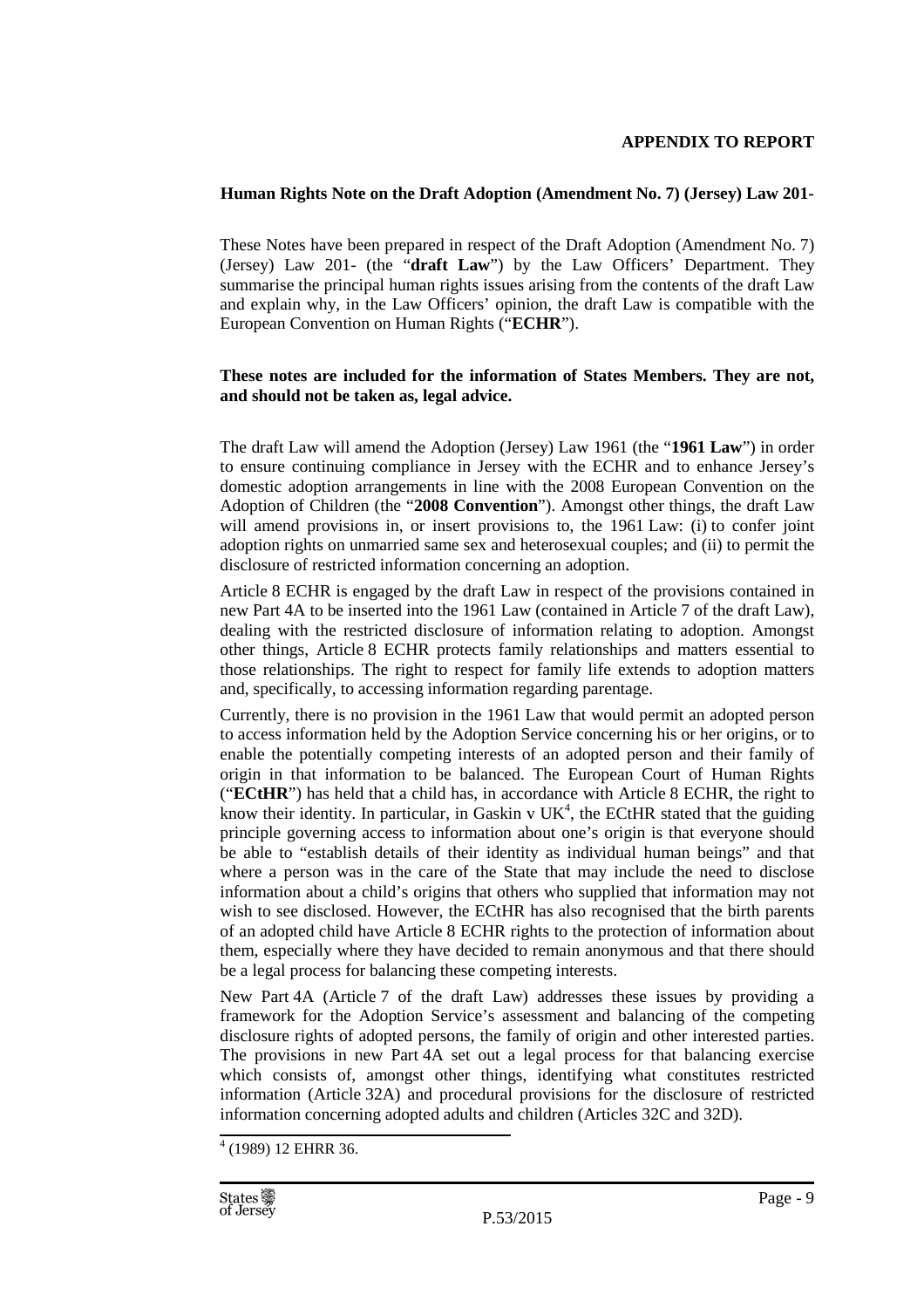It is these latter provisions which enable the balancing exercise required pursuant to Article 8 ECHR to be achieved. Firstly, the Adoption Service is required, in determining whether it is appropriate to proceed with the request for disclosure, to have regard to the welfare of the adopted person concerned. Thereafter, if the Adoption Service does proceed with the application, it must take steps to obtain the subject's views as to the proposed disclosure. In the case of a disclosure concerning a child, the views of the child's parent or guardian and, where appropriate, the child, must also be taken into consideration. These various matters are then to be balanced by the Adoption Service in determining whether it is appropriate to make the requested disclosure.

The accommodation in the disclosure provisions mentioned above of the interests of both the adopted person and those who might wish to remain anonymous sets the basis for the balancing exercise required under Article 8 ECHR. In practice, any interference with the Article 8 ECHR right of birth parents should be justifiable on the basis that the Adoption Service will have performed a measured assessment, pursuant to a legislative process, of the competing Article 8 ECHR interests in determining whether to disclose information. Moreover, the Adoption Service will, as a public authority, be bound to act in a manner that is compatible with the ECHR under Article 7 of the 2000 Law, so it must exercise its obligations under the disclosure provisions in new Part 4A in a compatible manner.

### *Article 14 ECHR – Prohibition of discrimination*

Currently, Article 10 of the 1961 Law provides for adoption by one person, jointly by 2 spouses, or by both partners of a civil partnership, domiciled in the British Islands. The 1961 Law does not, however, permit joint adoption by unmarried couples, whether heterosexual or same-sex.

Article 14 ECHR provides for a right not to be discriminated against, but only in respect of the other rights laid down in the ECHR and its Protocols. In the present context, the restriction on joint adoption by unmarried couples engages Article 8 ECHR as it impacts on the right to family life, and it is that Article of the ECHR that is to be read in conjunction with the anti-discrimination principles enshrined in Article 14 ECHR.

The ECtHR has delivered a number of key judgments on this subject. In *X and others v* Austria<sup>5</sup> the ECtHR made it clear that, where a State affords the right to second parent adoption or to joint adoption to unmarried heterosexual couples, but not to same-sex heterosexual couples, then that will be a breach of Article 14 of the ECHR. However, where a State decides to afford that right only to married couples, then unmarried couples (same-sex or heterosexual) cannot claim a breach of Article 14 ECHR. This is on the basis that States are entitled, within their margin of appreciation, to decide which special rights are afforded to married couples and, moreover, that the situations of unmarried couples and married couples are not comparable.

In *Gas and Dubois v France*<sup>6</sup> a woman's application to adopt the daughter of her female partner was rejected, essentially, because the lesbian couple did not qualify as 'spouses' on the basis that homosexual couples could not marry under French law. The ECtHR held, firstly, that the ECHR did not impose an obligation to allow homosexual couples to marry and, secondly, that there was no discrimination. This was on the basis that marriage was regarded as conferring a special status on a couple and the ECtHR did not view the applicant's situation as legally analogous to that of a married couple who wished to adopt. This judgment confirmed that in situations

<sup>5</sup> Application No. 19010/07

 $6$  Application No. 25951/07 – judgement 15th March 2012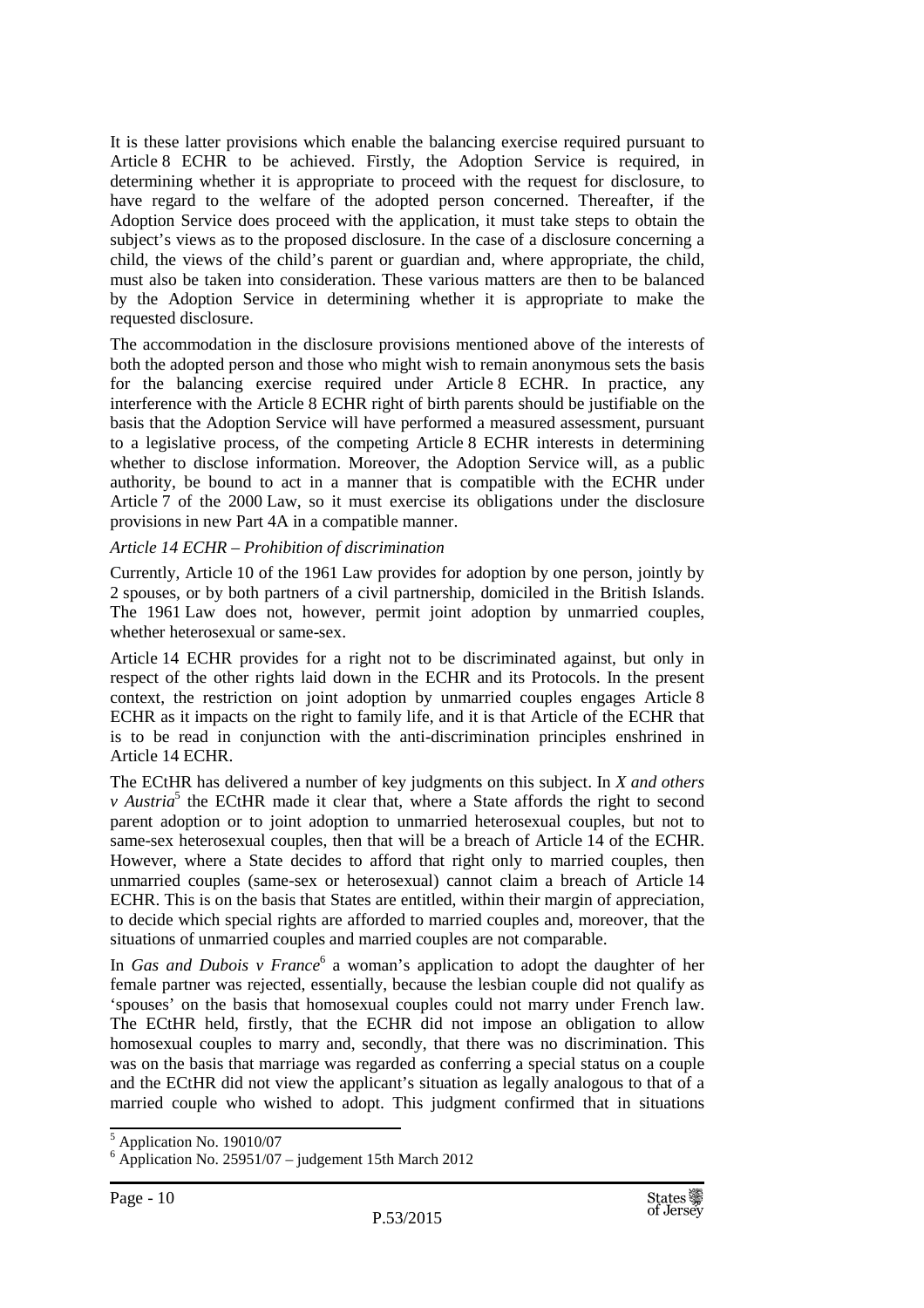where the State does not afford same-sex couples the right to marry, there may be no breach of Article 14 ECHR where those couples are refused the right to adopt.

These cases reinforce the position, also reflected in the 2008 Convention, that States should be permitted to decide whether to afford the right to joint or second parent adoption to registered partners and unmarried couples. The only proviso would appear to be that, if the right to adopt is given to unmarried couples, it must be given to both heterosexual and same-sex couples.

The principal authority in the United Kingdom is  $P \& Others^7$  in which the House of Lords held that the absolute bar under the Adoption (Northern Ireland) Order 1987 to joint adoption of a mother's natural child by the mother and her unmarried opposite sex partner infringed Article 14 ECHR. Essentially, the House of Lords concluded that an outright ban on joint adoption by unmarried couples prevented such adoptions from occurring even when they were in the best interests of the child, and that couldn't be justified as a rational or proportionate interference with rights afforded by the ECHR.

In view of the authorities mentioned here, the amendment to Article 10 of the 1961 Law, contained at Article 4 of the draft Law, will allow unmarried couples (whether same-sex or heterosexual) to adopt jointly. That amendment will promote in the 1961 Law the principle from the 2008 Convention that the welfare of the child is to be the paramount concern in adoption matters. Moreover, the removal of the bar to joint adoptions by unmarried couples will align the adoption rights of unmarried couples with other 'family units', thereby addressing non-discrimination principles provided under the ECHR.

<sup>7</sup>2008 UKHL 38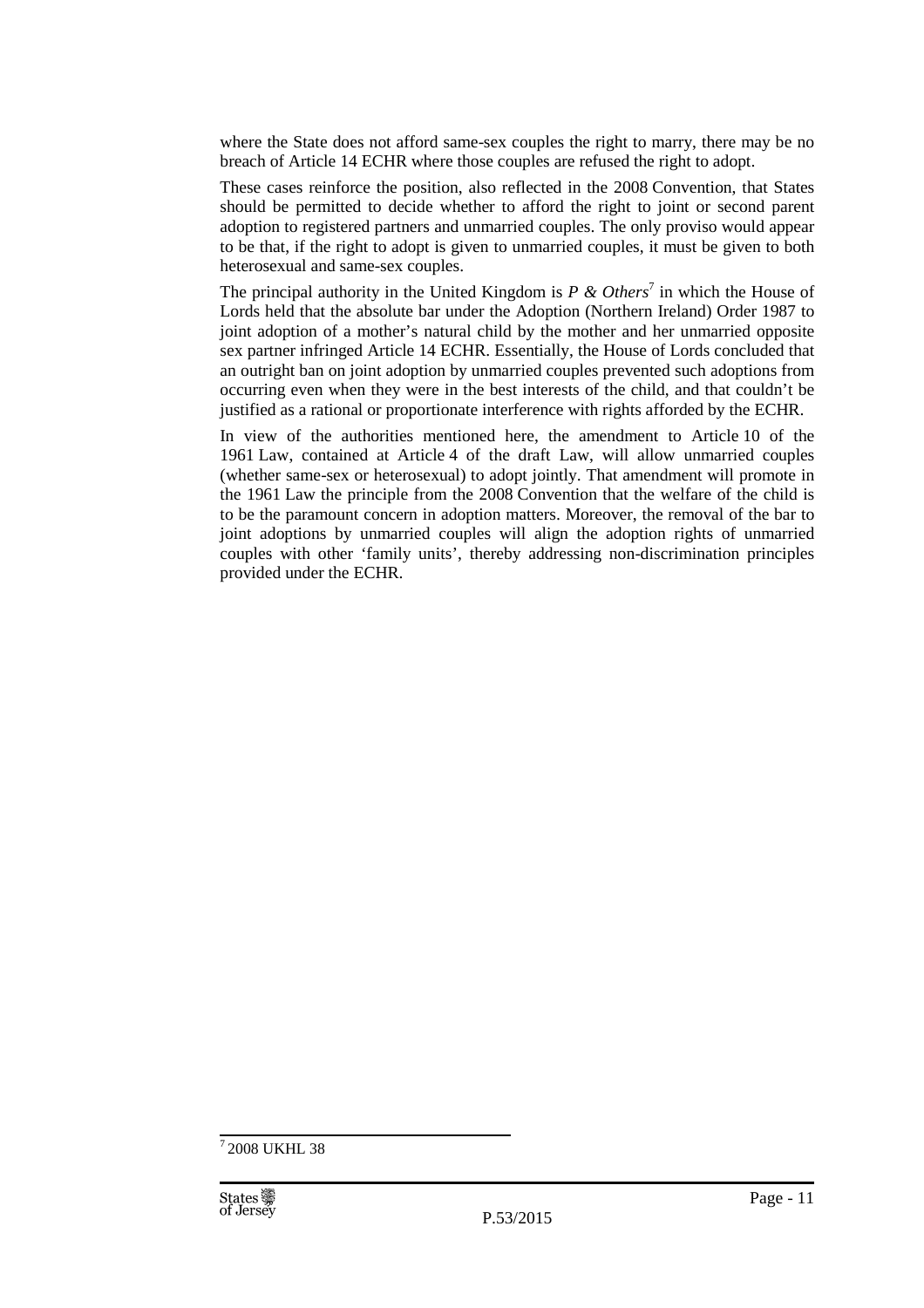### **Explanatory Note**

This draft Law would amend the Adoption (Jersey) Law 1961 (the "Law") in order to ensure continuing compliance in Jersey with the European Convention on Human Rights ("ECHR") and to enhance Jersey's domestic adoption arrangements in line with the 2008 European Convention on the Adoption of Children.

The opportunity has been taken generally to modernise the Law; hence *Article 2,*  which firstly updates the interpretation provisions in Article 1 of the Law, and secondly replaces the references throughout the Law to an "infant" (which is an inappropriate term in the modern social and legislative context, particularly when referring to a young person of little less than the age of majority) by references to a "child" (in keeping with the use of that term elsewhere in Jersey legislation).

*Article 3* substitutes new Articles 3 and 3A for Article 3 of the Law. New Article 3 provides that the paramount consideration for the Court, the Minister or the Adoption Service in reaching any decision relating to the adoption of a child must be the child's welfare. New Article 3A provides that where the child is aged 14 or over, he or she is deemed to have sufficient understanding to be able to give agreement, in accordance with that Article, to any adoption, and that an order for adoption shall not be made unless the child who is the subject of the order has freely given written consent to it.

*Article 4* amends Article 10 of the Law to permit joint adoption by unmarried couples (whether heterosexual or same-sex).

*Article 5* inserts a new Article 10A into the Law, which requires the Court to be satisfied that in the case of a person applying as an individual for an order authorizing the adoption of a child, the agreement of the applicant's spouse or civil partner has been given freely (and in writing) or may be dispensed with on one of the grounds stated in that Article.

Article 30 of the Law is amended by *Article 6*, to remove a mandatory requirement for an interview with a counsellor before an adopted person can receive any information necessary to obtain a certified copy of the record of his or her birth (but the Superintendent Registrar must still inform a person seeking such information that counselling is available, and the mandatory requirement would still apply in the case of persons adopted before 1st January 2007).

*Article 7* inserts a new Part 4A into the Law, dealing with restricted disclosure of information relating to adoption. New Article 32A of the Law would restrict disclosure of certain information kept by the Adoption Service and which might permit identification of the person or is information kept in or in relation to the Adopted Children Register. Article 32A would also permit the Minister to give directions as to arrangements for disclosure by the Adoption Service of information which is not restricted within the meaning of that Article, and to authorize or require the Adoption Service to disclose restricted information to a person who is not an adopted person. Contravention of the restriction on disclosure would be an offence punishable by a fine of up to level 4 on the standard scale.

New Article 32B would confer on adopted persons the right to make an application to court in a form to be prescribed, for the purpose of obtaining copies of documents relating to their adoption. Documents to which this right would apply may be specified by Order and the Order-making power would include power to specify restricted information which should be redacted from any documents disclosed.

New Articles 32C and 32D would confer rights to disclosure by the Adoption Service, in certain circumstances specified in those Articles, of restricted information about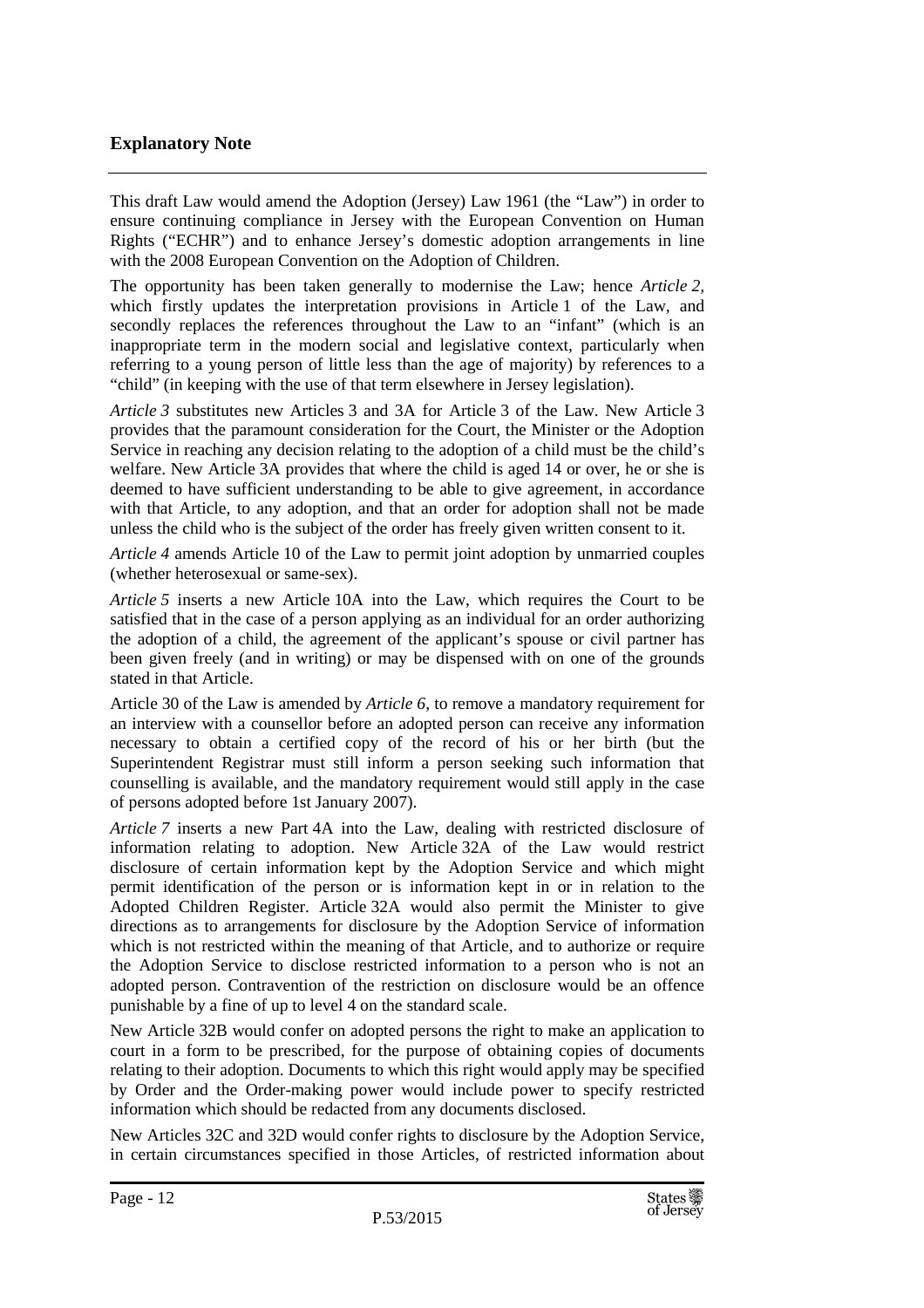(respectively) adults and children. New Article 32E would provide that before any information is supplied to an applicant under Part 4A, the Adoption Service must inform the applicant of the availability of counselling services provided by the Minister.

*Article 8* would amend Article 42 of the Law to extend the Order-making powers to encompass the new Orders proposed for the purposes of Part 4A.

*Article 9* would provide for the citation of this Law, which would come into force (by virtue of Article 1(6) of the Interpretation (Jersey) Law 1954) on the day of its registration.

Under the Criminal Justice (Standard Scale of Fines) (Jersey) Law 1993, level 1 is £50, level 2 is £500, level 3 is £2,000 and level 4 is £5,000.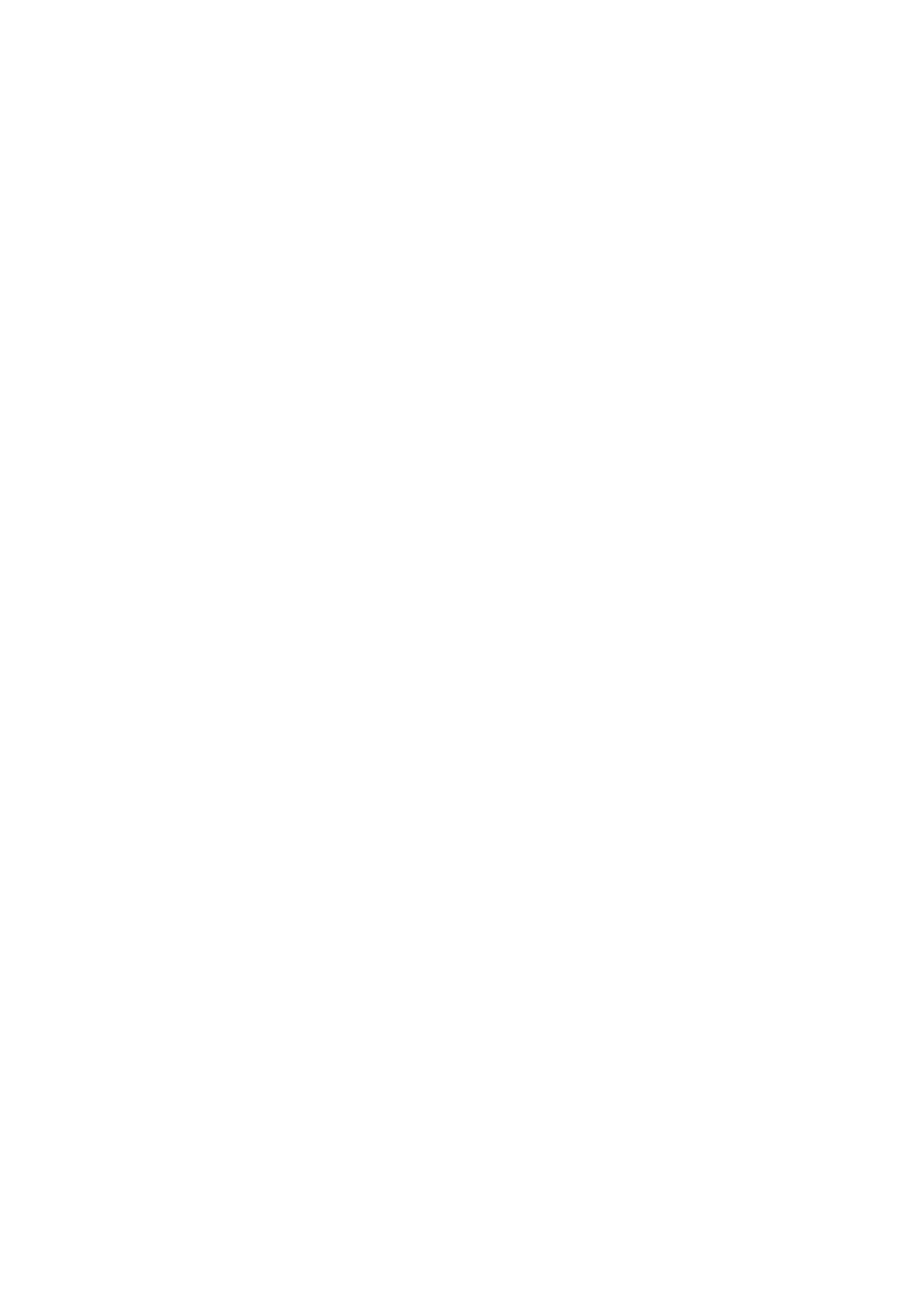

### **DRAFT ADOPTION (AMENDMENT No. 7)** (JERSEY) LAW 201-

### **Arrangement**

### **Article**

| $1 \qquad \qquad$ |                                                                   |  |
|-------------------|-------------------------------------------------------------------|--|
| $\overline{2}$    | Article 1 amended, and references to "infant" etc. substituted 17 |  |
| $\overline{3}$    |                                                                   |  |
| $\overline{4}$    |                                                                   |  |
| 5 <sup>5</sup>    |                                                                   |  |
| $6\degree$        |                                                                   |  |
| $7\overline{ }$   |                                                                   |  |
| 8                 |                                                                   |  |
|                   |                                                                   |  |
|                   |                                                                   |  |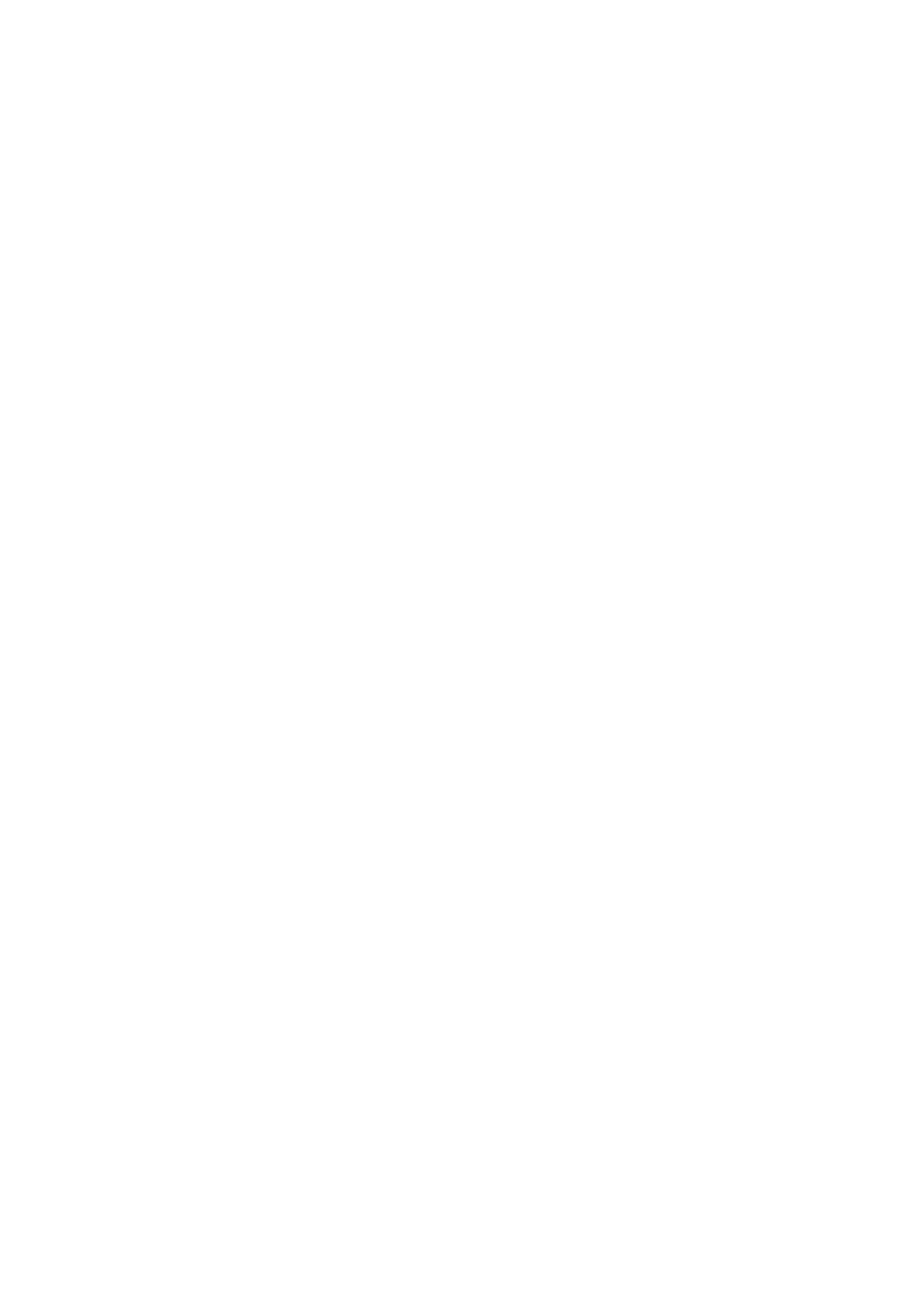

### **DRAFT ADOPTION (AMENDMENT No. 7) (JERSEY) LAW 201-**

**A LAW** to amend further the Adoption (Jersey) Law 1961

*Adopted by the States* [*date to be inserted] Sanctioned by Order of Her Majesty in Council [date to be inserted] Registered by the Royal Court* [date to be inserted]

**THE STATES**, subject to the sanction of Her Most Excellent Majesty in Council, have adopted the following Law –

### **1 Interpretation**

In this Law a reference to an Article by number only is to the Article of that number in the Adoption (Jersey) Law 1961<sup>1</sup> ("the Law").

### **2 Article 1 amended, and references to "infant" etc. substituted**

- (1) In Article  $1(1)$ 
	- (a) in the definition "approved adoption society"
		- (i) for sub-paragraph (b) there shall be substituted  $-$
		- "(b) an adoption agency within the meaning given to that expression by section 2 of the Adoption and Children Act 2002 (c. 38) of the United Kingdom; and",
		- (ii) in sub-paragraph (c) for the word "Committee" there shall be substituted the word "Department";
	- (b) before the definition "civil partnership couple" there shall be inserted the following definition –

" 'child' means a person under the age of majority, but does not include a person who has been married, or who is or has been a civil partner;";

- (c) the definition "infant" shall be deleted.
- (2) Throughout the Law (including the headings to Articles of the Law) –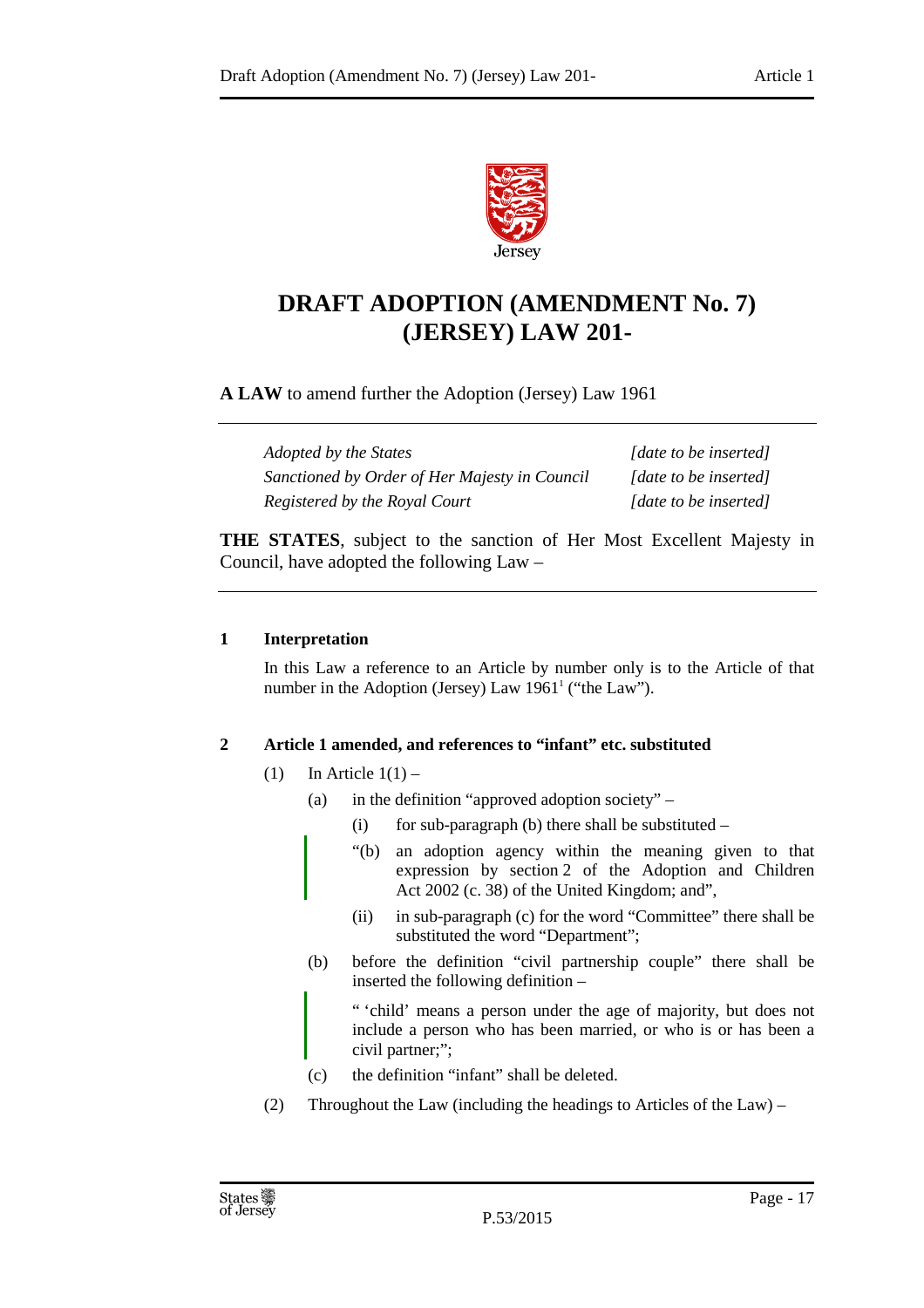- (a) for the words "an infant" or "an infant's" in each place in which they occur there shall be substituted respectively the words "a child" or "a child's";
- (b) for the word "infant" in each place in which it occurs without an indefinite article there shall be substituted the word "child";
- (c) for the word "infants" in each place in which it occurs there shall be substituted the word "children"; and
- (d) for the words "the infant's" in each place in which they occur there shall be substituted the words "the child's".

### **3 Article 3 substituted**

For Article 3 there shall be substituted the following Articles –

### **"3 Welfare of child to be paramount**

- (1) In reaching any decision relating to the adoption of a child, the paramount consideration of the Court, the Minister and the Adoption Service must be the welfare of the child throughout his or her life.
- (2) Without derogation from paragraph (1) or from the specific provisions as to agreement by a child in Article 3A, the Court, the Minister and the Adoption Service shall, in reaching any decision relating to the adoption of a child, have regard to all the circumstances of the case and shall in particular –
	- (a) so far as practicable, ascertain the wishes and feelings of the child regarding a decision or proposed decision relating to his or her adoption; and
	- (b) give due consideration to the child's wishes and feelings, having regard to his or her age and understanding.
- (3) The Minister may by Order prescribe other matters, in addition to those mentioned in paragraph (2) and in all cases without derogation from paragraph (1), to which the Court, the Minister and the Adoption Service must have regard in reaching any decision relating to the adoption of a child.

### **3A Agreement of child having sufficient understanding**

- (1) This Article applies in relation to children aged 14 or over.
- (2) A child in relation to whom this Article applies shall, subject to paragraph (5), be deemed to have sufficient understanding to give his or her agreement in accordance with paragraphs (3) and (4).
- (3) Where the Court proposes to make an order authorizing the adoption of such a child, the order shall not be made unless the Court is satisfied that the child freely, and with full understanding of what is involved, agrees to the adoption.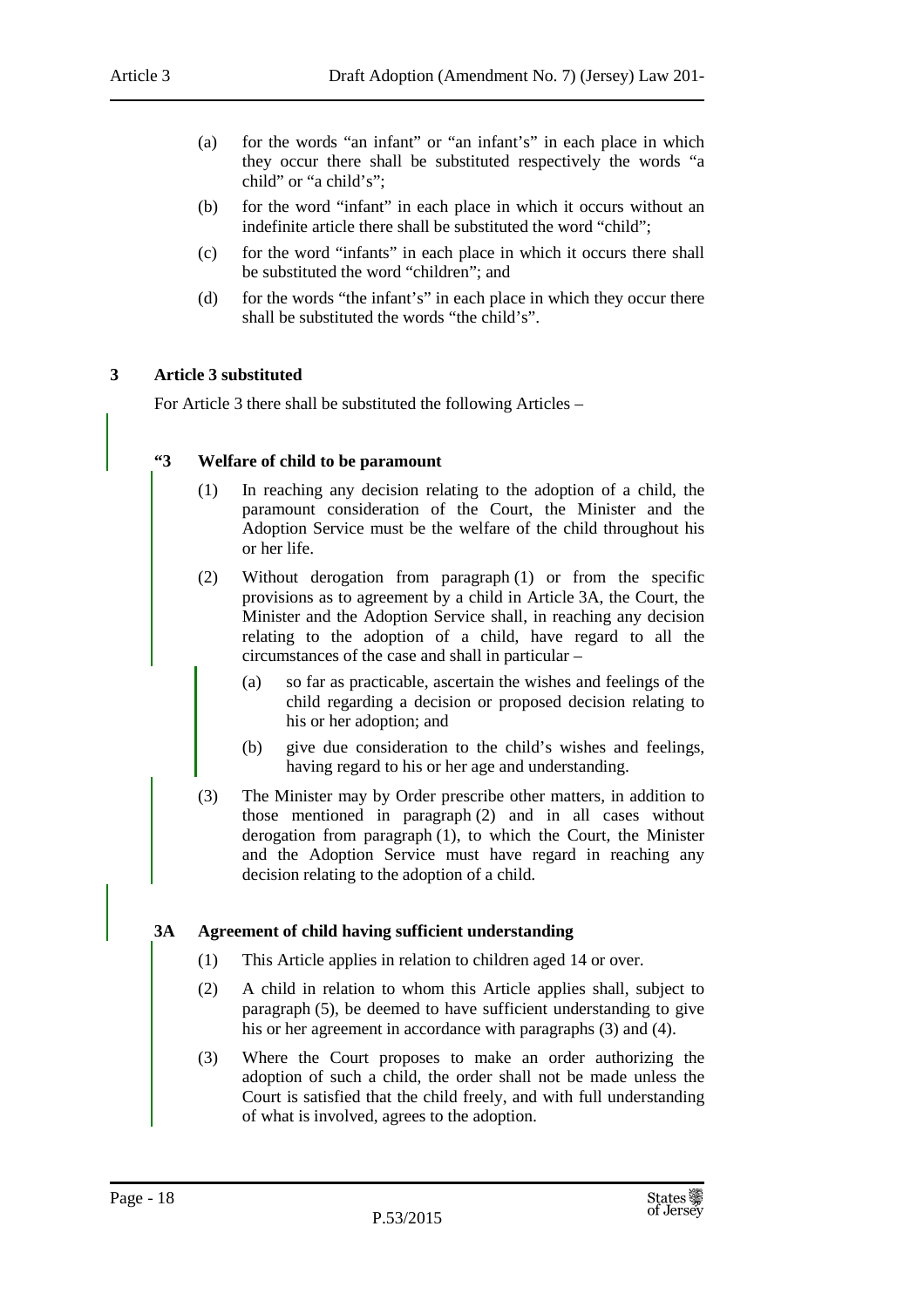- (4) For the purposes of paragraph (3), the child's agreement must be given in writing or be evidenced by writing.
- (5) If in all the circumstances the Court considers that a child in relation to whom this Article would otherwise apply is incapable of giving agreement, the Court may proceed to make the proposed order without seeking to obtain such agreement.
- (6) If the Court proceeds to make an order without agreement in pursuance of paragraph (5), the Court shall record that it has done so and its reasons for so doing.
- (7) The Minister may by Order amend paragraph (1) for the purpose of specifying a different age.".

### **4 Article 10 amended**

In Article 10 –

- (a) for paragraph  $(1)(b)$  there shall be substituted the following paragraph
	- "(b) subject to paragraph (1A), by 2 persons jointly, at least one of whom is domiciled in the British Islands,";
- (b) for the words "2 spouses, or both partners of a civil partnership," there shall be substituted the words "2 persons jointly,";
- (c) after paragraph  $(1)$  there shall be inserted the following paragraphs
	- "(1A) A joint application may be made only where the 2 persons in question are –
		- (a) married to each other;
		- (b) in a civil partnership with each other; or
		- (c) otherwise living as partners in an enduring family relationship (and for this purpose it is irrelevant whether the 2 persons are of different genders or the same gender).
	- (1B) Sub-paragraph (1A)(c) does not include 2 persons one of whom is related to the other as a parent, grandparent, sister, brother, aunt or uncle, and relationship for this purpose –
		- (a) means relationship of full or half blood or, in the case of an adopted person, such a relationship as would exist except for the adoption; and
		- (b) includes the relationship of a child with his or her adoptive or former adoptive parents, but does not include any other adoptive relationship.".

### **5 Article 10A inserted**

After Article 10 there shall be inserted the following –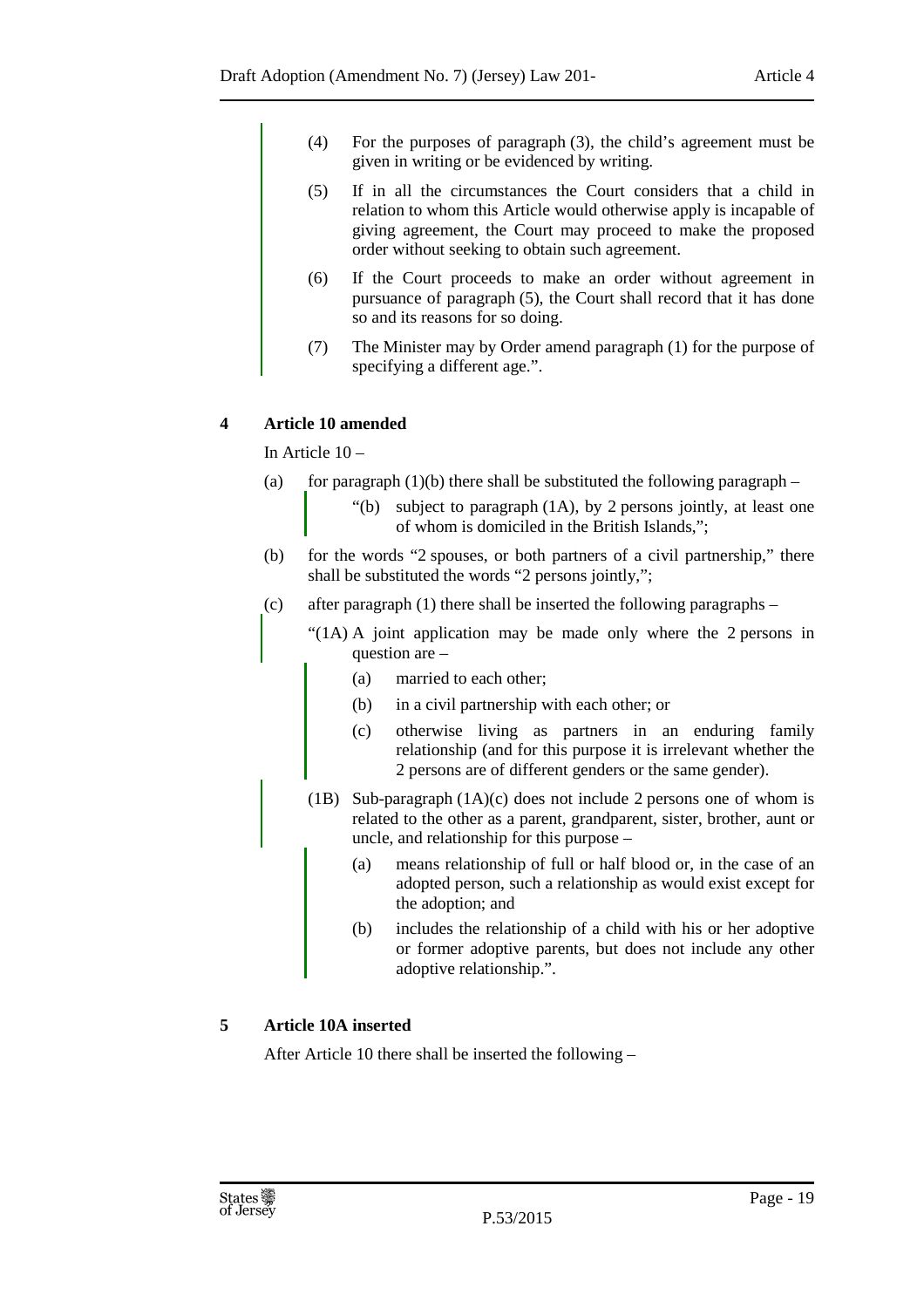### **"10A Consent of spouse or civil partner of adoptive parent**

- (1) Where, on the application of a person made in accordance with Article 10(1)(a), the Court proposes to make an order authorizing the adoption of a child, the order shall not be made unless the Court is satisfied that –
	- (a) the spouse or civil partner of the person making the application freely, and with full understanding of what is involved, agrees to the making of the order;
	- (b) the spouse's or civil partner's agreement to the making of the order should be dispensed with on a ground specified in paragraph (2).
- (2) The grounds mentioned in paragraph  $(1)(b)$  are that
	- (a) the spouse or civil partner cannot be found;
	- (b) the spouse or civil partner is incapable of giving agreement;
	- (c) the spouse or civil partner is unreasonably withholding agreement; or
	- (d) the welfare of the child, as the paramount consideration, justifies the making of the order without the agreement of the spouse or civil partner.
	- (3) For the purposes of paragraph  $(1)(a)$ , the spouse's or civil partner's agreement must be given in writing or be evidenced by writing.".

### **6 Article 30 amended**

In Article 30 –

- (a) in paragraph (1) for the words "Subject to this Article," there shall be substituted the words "Subject to paragraph  $(3)$ ,";
- (b) for paragraphs (3) and (4) there shall be substituted the following paragraphs –
	- "(3) Where an application for information is made under paragraph  $(1)$  –
		- (a) where the applicant was adopted prior to 1st January 2007, paragraph (4) shall apply;
		- (b) in any other case, paragraph (5) shall apply.
	- (4) Where this paragraph applies
		- (a) it shall be the duty of the Minister to provide counselling services to the applicant, if requested by the applicant to do so; and
		- (b) the Superintendent Registrar shall not supply the information unless the applicant has attended a counselling interview so provided.
	- (5) Where this paragraph applies
		- (a) before supplying any information to the applicant, the Superintended Registrar shall inform the applicant that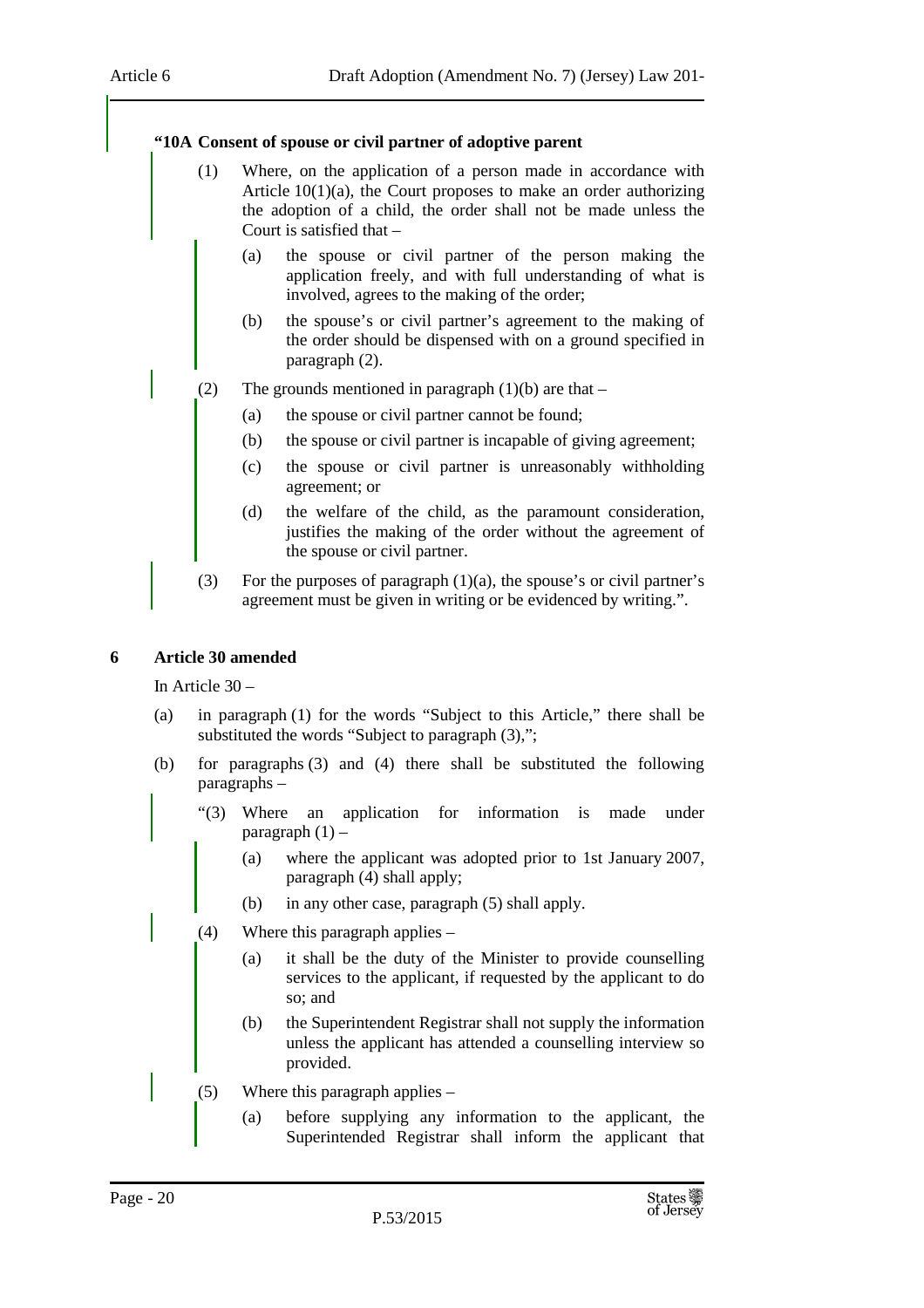counselling services provided by the Minister are available to the applicant; and

(b) it shall be the duty of the Minister to provide such services to the applicant if requested by the applicant to do so.".

### **7 Part 4A inserted**

After Part 4 there shall be inserted the following –

### **"PART 4A**

### RESTRICTIONS ON DISCLOSURE OF INFORMATION RELATING TO ADOPTION

### **32A Restriction on disclosure of certain information**

- (1) In this Part, 'restricted information' means information about a person (the 'subject') of a description to which either paragraph (4) or paragraph (5) applies.
- (2) Restricted information of a description to which paragraph (4) applies shall not be disclosed to any person other than the subject, except as expressly permitted by this Part.
- (3) Subject to paragraph (9), restricted information of a description to which paragraph (5) applies shall not be disclosed to any person except as expressly permitted by this Part.
- (4) This paragraph applies to information kept by the Adoption Service –
	- (a) which relates to an adopted person or any other person; and
	- (b) which is, or includes, identifying information.
- (5) This paragraph applies to information kept by the Adoption Service –
	- (a) in or in relation to an entry in respect of an adopted person in the Adopted Children Register; or
	- (b) which would enable an adopted person to obtain a certified copy of the record of his or her birth (whether the Adoption Agency obtained the information from the Superintendent Registrar, or otherwise).
- (6) For the purposes of paragraph (4), 'identifying information' in relation to any person means information by which, whether taken on its own or together with any other information, identifies that person or enables that person to be identified.
- (7) The Adoption Service may, for the proper exercise of any of its functions, disclose information which is not restricted information to any person, in accordance with such arrangements as the Minister may direct.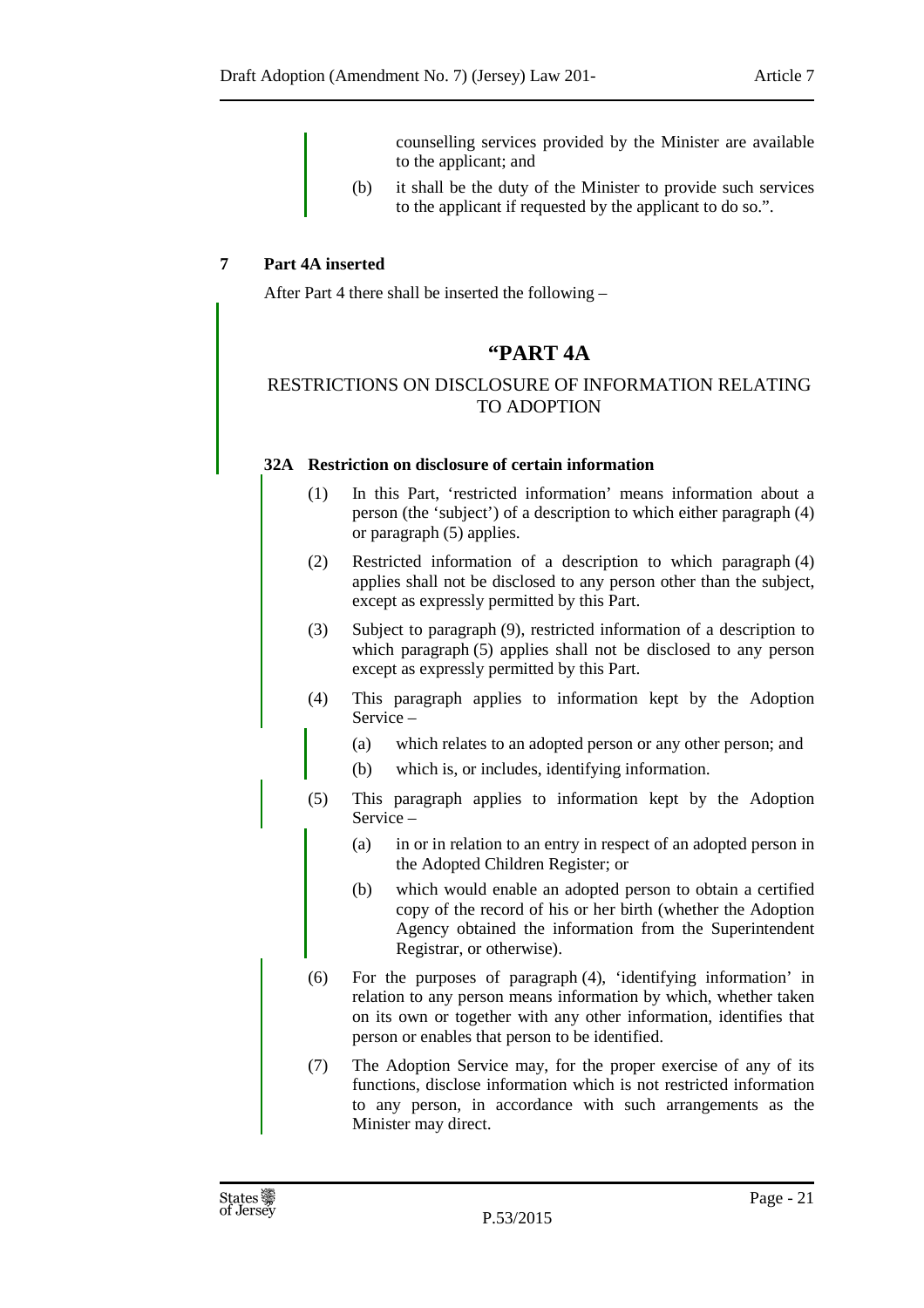- (8) The Minister may by Order authorize or require the Adoption Service to disclose restricted information to a person who is not the subject.
- (9) The prohibitions in paragraphs (2) and (3) shall not prejudice any right to disclosure of information conferred on a person by Article 30 or by any other enactment.
- (10) Where a person discloses restricted information in contravention of the prohibition in paragraph (2) or (3), the person is guilty of an offence and liable on conviction to a fine not exceeding level 4 on the standard scale.

### **32B Right of adopted person to obtain documents from Court**

- (1) An adopted person may, by an application made for the purpose in the prescribed form, apply to the Court for copies of any documents relating to his or her adoption, including Orders of the Court, such as may be prescribed.
- (2) On an application duly made under paragraph (1) the Court shall, as soon as reasonably practicable, supply to the adopted person (subject to paragraph (3)) copies of the documents requested.
- (3) A document shall not be supplied under paragraph (2) if or to the extent that it contains restricted information about any person other than the applicant, unless restricted information of a prescribed description is redacted from the document so that it cannot be read or otherwise retrieved.

### **32C Disclosure in certain circumstances of restricted information about adults**

- (1) This Article applies where a person makes a request to the Adoption Service, by an application in such form as the Adoption Service may publish for the purpose, for disclosure to him or her of restricted information about –
	- (a) himself or herself; or
	- (b) another person, who is not a child at the date on which the application is made.
- (2) The Adoption Service is not required to proceed with an application under paragraph (1) unless, having regard to all the circumstances and in particular to –
	- (a) the welfare of the adopted person concerned; and
	- (b) any further matters such as may be prescribed by the Minister by Order,

it is considered appropriate to do so.

(3) If the Adoption Service does proceed with the application it must take such steps as are reasonable to obtain the subject's views as to the proposed disclosure.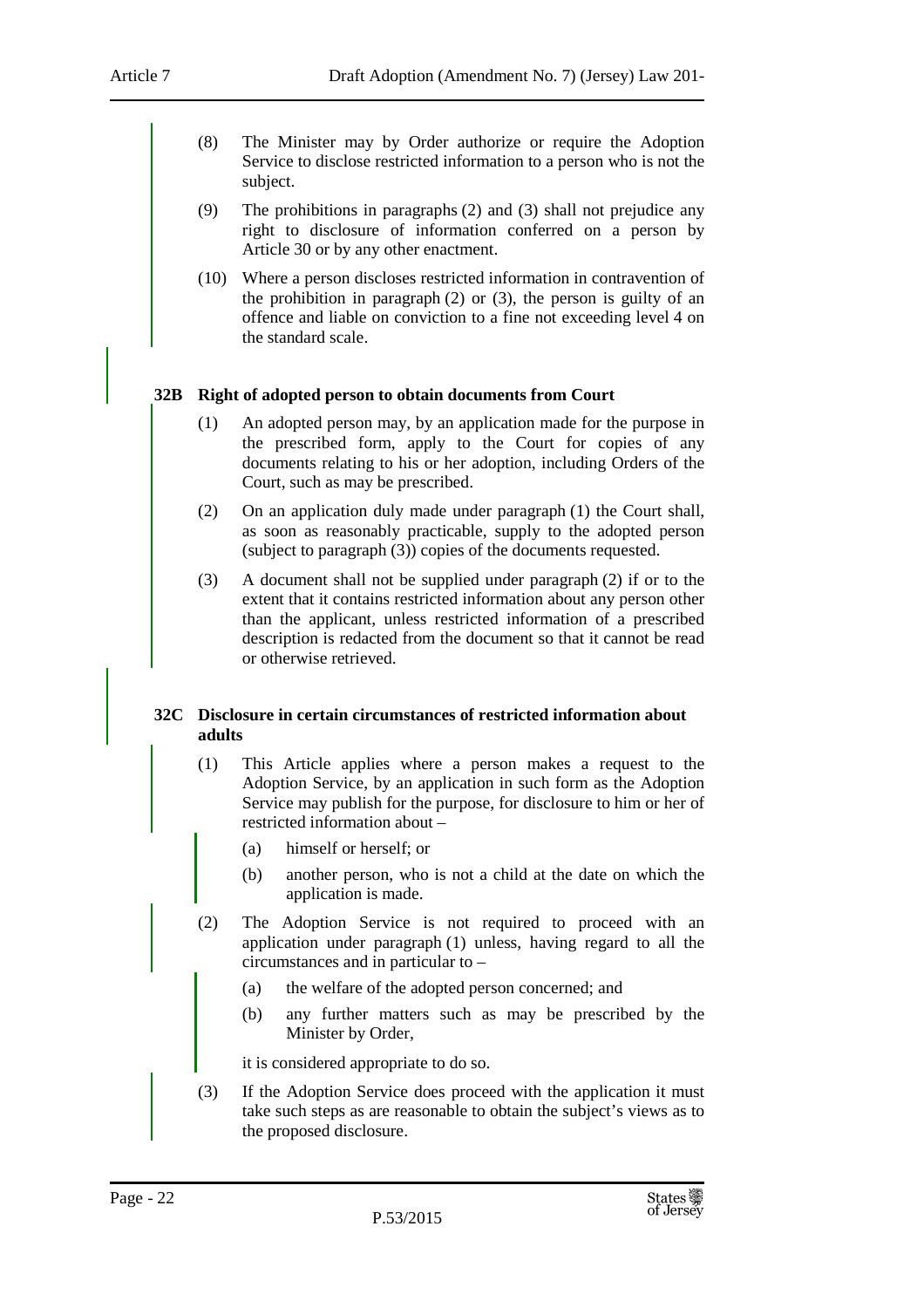- (4) If, having regard to all the circumstances and in particular
	- (a) the welfare of the adopted person concerned;
	- (b) any views obtained under paragraph (3); and
	- (c) any further matters such as may be prescribed by the Minister by Order,

it is considered appropriate to do so, and subject to Article 32E, the Adoption Service may disclose the information requested.

- (5) For the avoidance of doubt this Article does not apply
	- (a) to a request for information under any other provisions as to disclosure in or under this Law; nor
	- (b) to a request for information which the Adoption Service may be authorized or required to provide by any Order made under Article 42(2)(f).

### **32D Disclosure in certain circumstances of restricted information about children**

- (1) This Article applies where a person makes a request to the Adoption Service, by an application in such form as the Adoption Service may publish for the purpose, for disclosure to him or her of restricted information about another person (the 'subject') who is a child at the date on which the application is made.
- (2) The Adoption Service is not required to proceed with an application under paragraph (1) unless it is considered appropriate to do so, having regard to all the circumstances and in particular  $to -$ 
	- (a) the welfare of any adopted person concerned; and
	- (b) any further matters such as may be prescribed by the Minister by Order.
- (3) If the Adoption Service does proceed with the application it must take such steps as are reasonable to obtain the views of the following persons as to the proposed disclosure, namely –
	- (a) in a case where the subject is still a child
		- (i) any parent or guardian of the subject, and
		- (ii) the subject, if the Adoption Service considers it appropriate to do so having regard to the subject's age, understanding and all other circumstances;
	- (b) in a case where the subject has attained the age of 18 years, the subject.
- (4) Subject to Article 32E, the Adoption Service may disclose the information requested if it is considered appropriate to do so, having regard to all the circumstances and in particular to –
	- (a) the welfare of any child (which shall be the paramount consideration);
	- (b) any views obtained under paragraph (3); and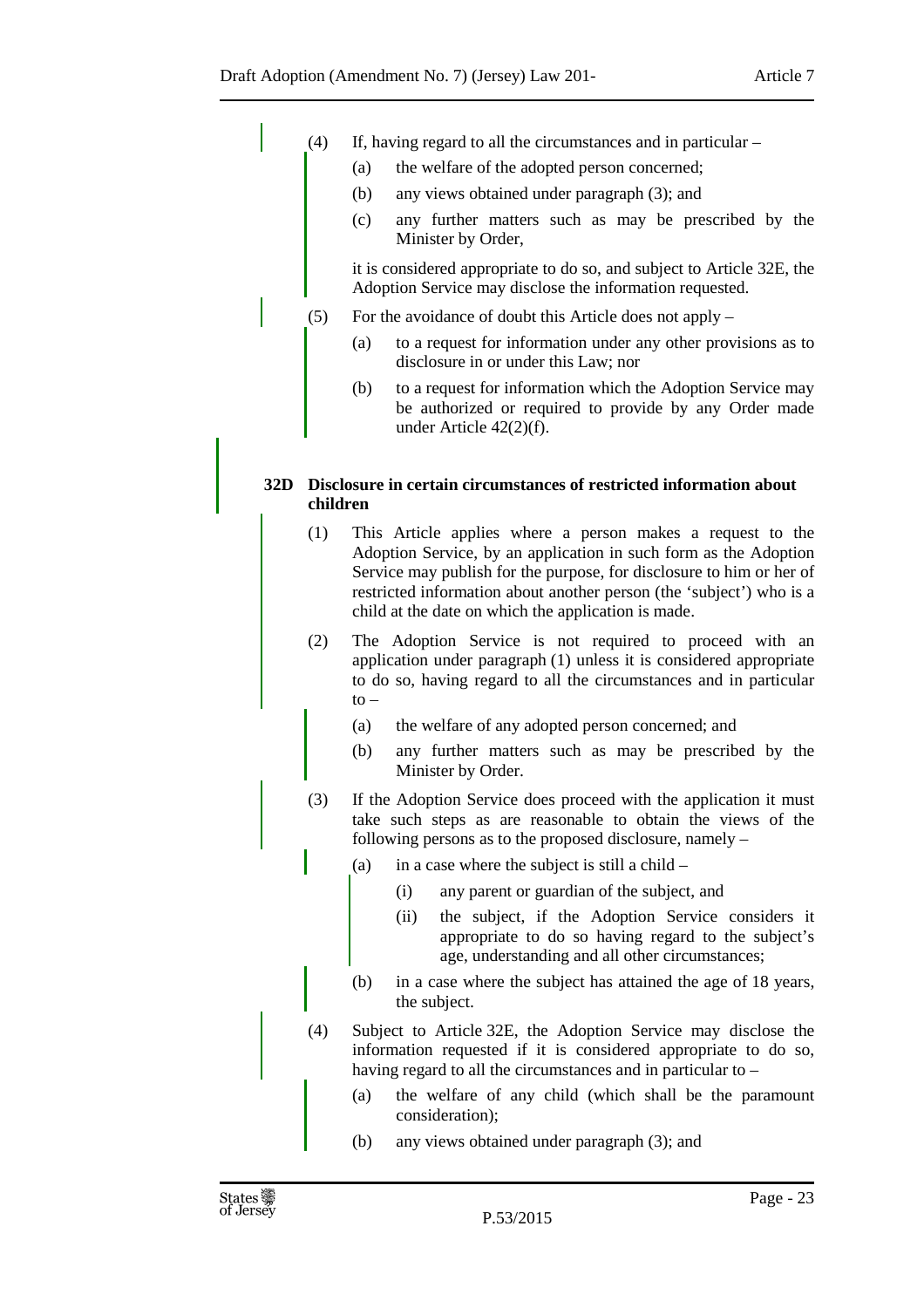- (c) any further matters such as may be prescribed by the Minister by Order.
- (5) For the avoidance of doubt this Article does not apply
	- (a) to a request for information under any other provisions as to disclosure in or under this Law; nor
	- (b) to a request for information which the Adoption Service may be authorized or required to provide by any Order made under Article 42(2)(f).

### **32E Counselling services to be provided**

- (1) Before supplying any information to an applicant under this Part, the Adoption Service shall inform the applicant that counselling services provided by the Minister are available to the applicant.
- (2) Where an adopted person applies for information under this Part it shall be the duty of the Minister to provide counselling services for that person if requested by him or her to do so.".

### **8 Article 42 amended**

In paragraph (2) of Article 42 –

- (a) at the end of sub-paragraph (b) the word "and" shall be deleted; and
- (b) at the end of sub-paragraph (c) there shall be added
	- "(d) the information which the Adoption Service must keep in relation to an adoption and the form and manner in which it must be kept;
	- (e) the transfer of information held by the Adoption Service to any other approved adoption society;
	- (f) the circumstances in which the Adoption Service may be authorized or required to disclose restricted information to a person who is not an adopted person; and
	- (g) the amounts of any fees, and the circumstances in which any fees are payable, in relation to requests for disclosure of information under Part 4A.".

### **9 Citation**

This Law may be cited as the Adoption (Amendment No. 7) (Jersey) Law 201-.